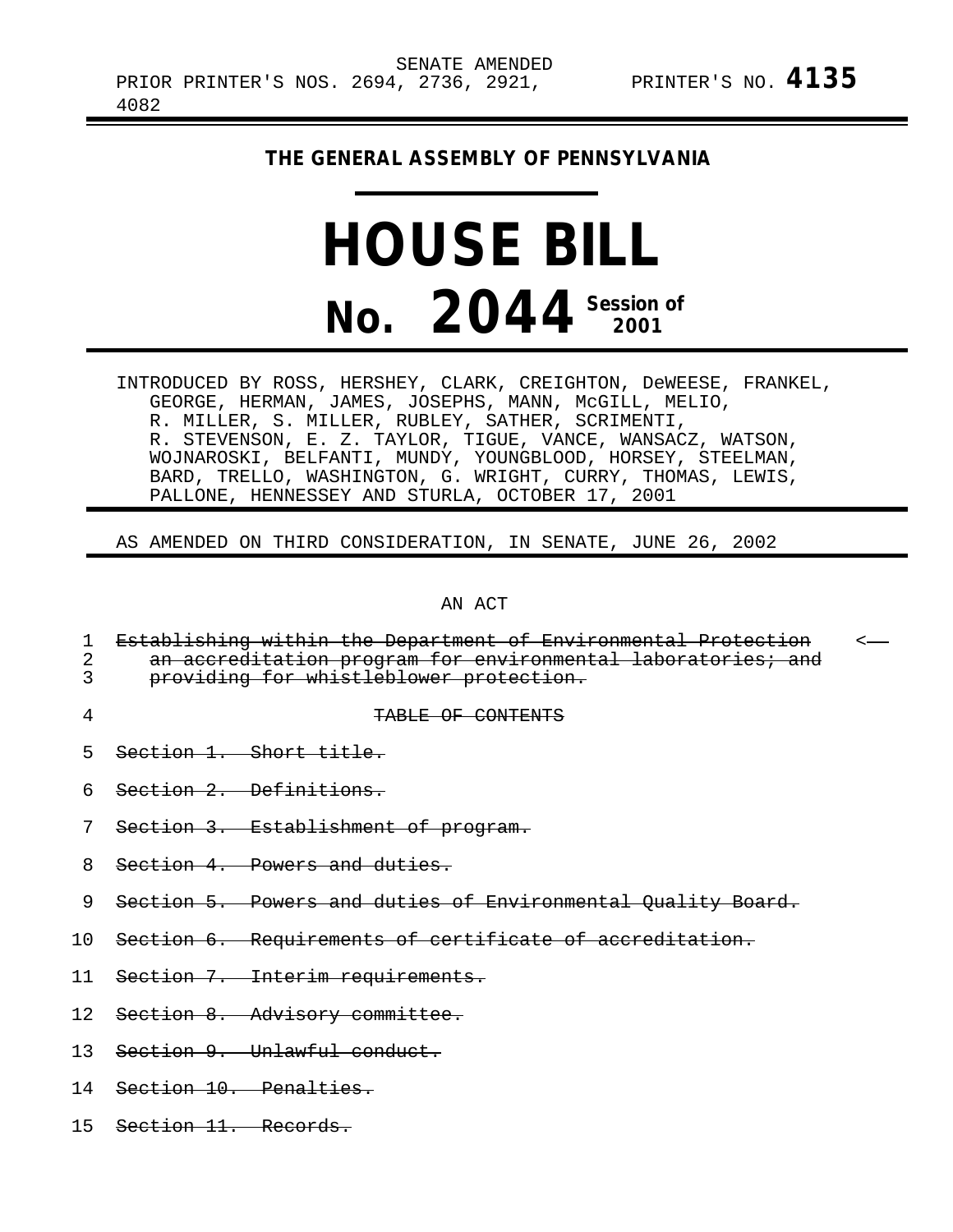1 Section 12. Whistleblower protection.

2 Section 13. Continuation of existing rules and regulations.

3 Section 14. Repeals.

4 Section 15. Effective date.

5 AMENDING THE ACT OF APRIL 2, 2002 (P.L.225, NO.25), ENTITLED "AN <

6 ACT ESTABLISHING WITHIN THE DEPARTMENT OF ENVIRONMENTAL

7 PROTECTION AN ACCREDITATION PROGRAM FOR ENVIRONMENTAL

- 8 LABORATORIES," FURTHER PROVIDING FOR INTERIM REQUIREMENTS AND
- 9 ADVISORY COMMITTEE MEMBERSHIP.

10 AMENDING TITLE 27 (ENVIRONMENTAL RESOURCES) OF THE PENNSYLVANIA <

11 CONSOLIDATED STATUTES, CONSOLIDATING THE ENVIRONMENTAL

12 LABORATORY ACCREDITATION ACT; AND MAKING REPEALS.

13 The General Assembly of the Commonwealth of Pennsylvania

14 hereby enacts as follows:

15 Section 1. Short title. <

16 This act shall be known and may be cited as the Environmental

17 Laboratory Accreditation Act.

18 Section 2. Definitions.

19 The following words and phrases when used in this act shall

20 have the meanings given to them in this section unless the

21 context clearly indicates otherwise:

22 "Accreditation." A determination by the Department of

23 Environmental Protection that an environmental laboratory is

24 capable of performing one or more classes of testing or analysis

25 of environmental samples in accordance with this act.

26 "Certificate of accreditation." A document issued by the

27 Department of Environmental Protection certifying that an

28 environmental laboratory has met standards for accreditation.

29 "Department." The Department of Environmental Protection of

30 the Commonwealth.

20010H2044B4135 - 2 -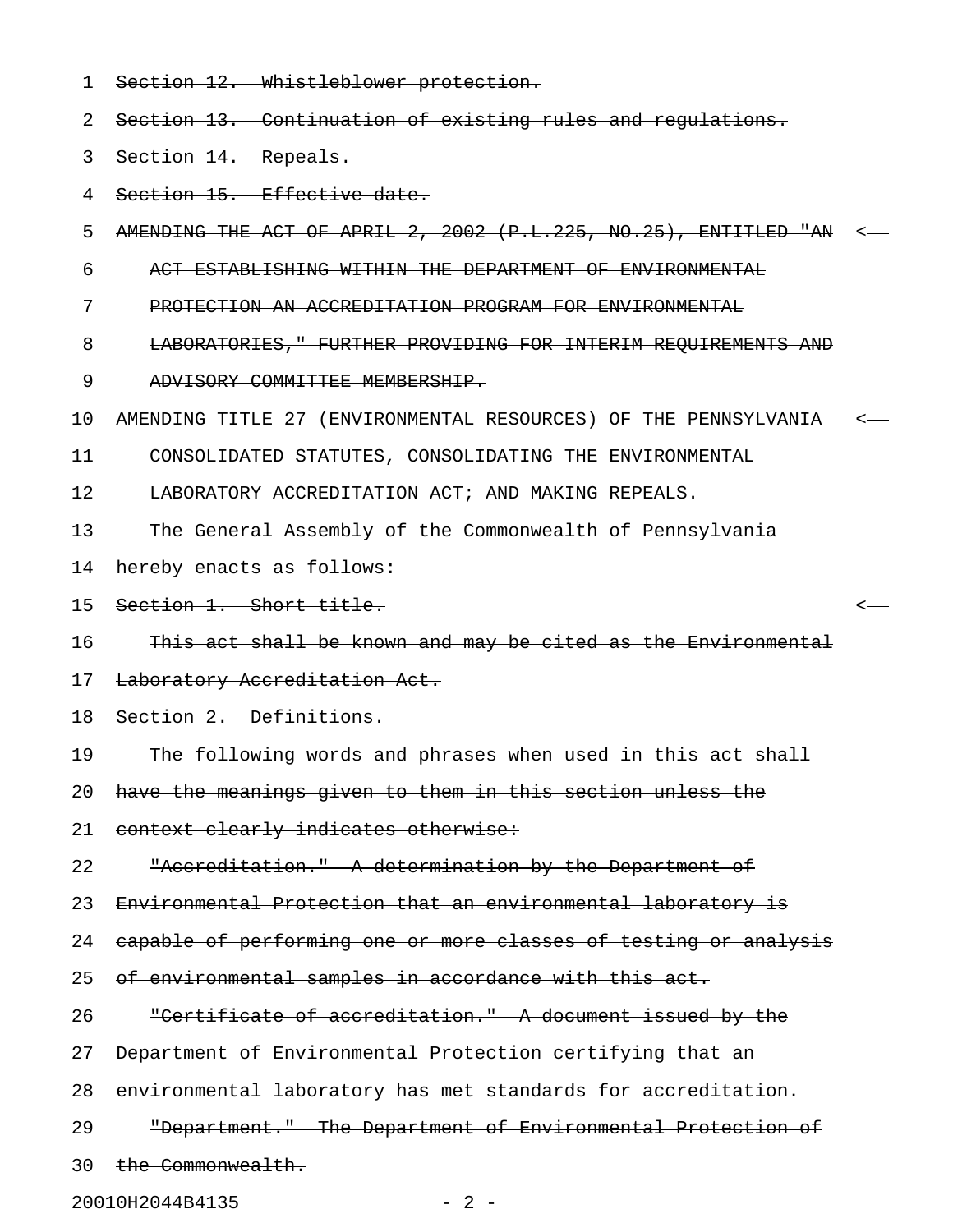| $\mathbf 1$ | "Environmental Hearing Board." The board established under            |
|-------------|-----------------------------------------------------------------------|
| 2           | the act of July 13, 1988 $(P.L.530, No.94)$ , known as the            |
| 3           | Environmental Hearing Board Act.                                      |
| 4           | "Environmental laboratory." A facility engaged in the                 |
| 5           | testing or analysis of environmental samples.                         |
| 6           | "Environmental Quality Board." The board established under            |
| 7           | section 1920 A of the act of April 9, 1929 (P.L.177, No.175),         |
| 8           | known as The Administrative Code of 1929.                             |
| 9           | "Environmental sample." A solid, liquid, gas or other                 |
| 10          | specimen taken for the purpose of testing or analysis as              |
| 11          | required by an environmental statute.                                 |
| 12          | "Environmental statute." A statute administered by the                |
| 13          | Department of Environmental Protection relating to the                |
| 14          | protection of the environment or of public health, safety and         |
| 15          | welfare.                                                              |
| 16          | "Laboratory supervisor." A technical supervisor of an                 |
| 17          | environmental laboratory who supervises laboratory procedures         |
| 18          | and reporting of analytical data.                                     |
| 19          | "NELAC." The National Environmental Laboratory Accreditation          |
|             | 20 <del>Conference.</del>                                             |
| 21          | "NELAP." The National Environmental Laboratory Accreditation          |
| 22          | Program.                                                              |
|             | 23 Section 3. Establishment of program.                               |
|             | 24 and $\sim$<br>(a) Establishment. The department shall establish an |
|             | 25 accreditation program for environmental laboratories.              |
| 26          | (b) Accreditation. An environmental laboratory must be                |
|             | 27 accredited under this act and be in compliance with all the        |
| 28          | provisions of this act in order to generate data or perform           |
|             | 29 analyses to be used to comply with an environmental statute.       |
|             | (e) Testing and analysis. All testing and analysis<br>$30 -$          |
|             | 20010H2044B4135<br>$-3 -$                                             |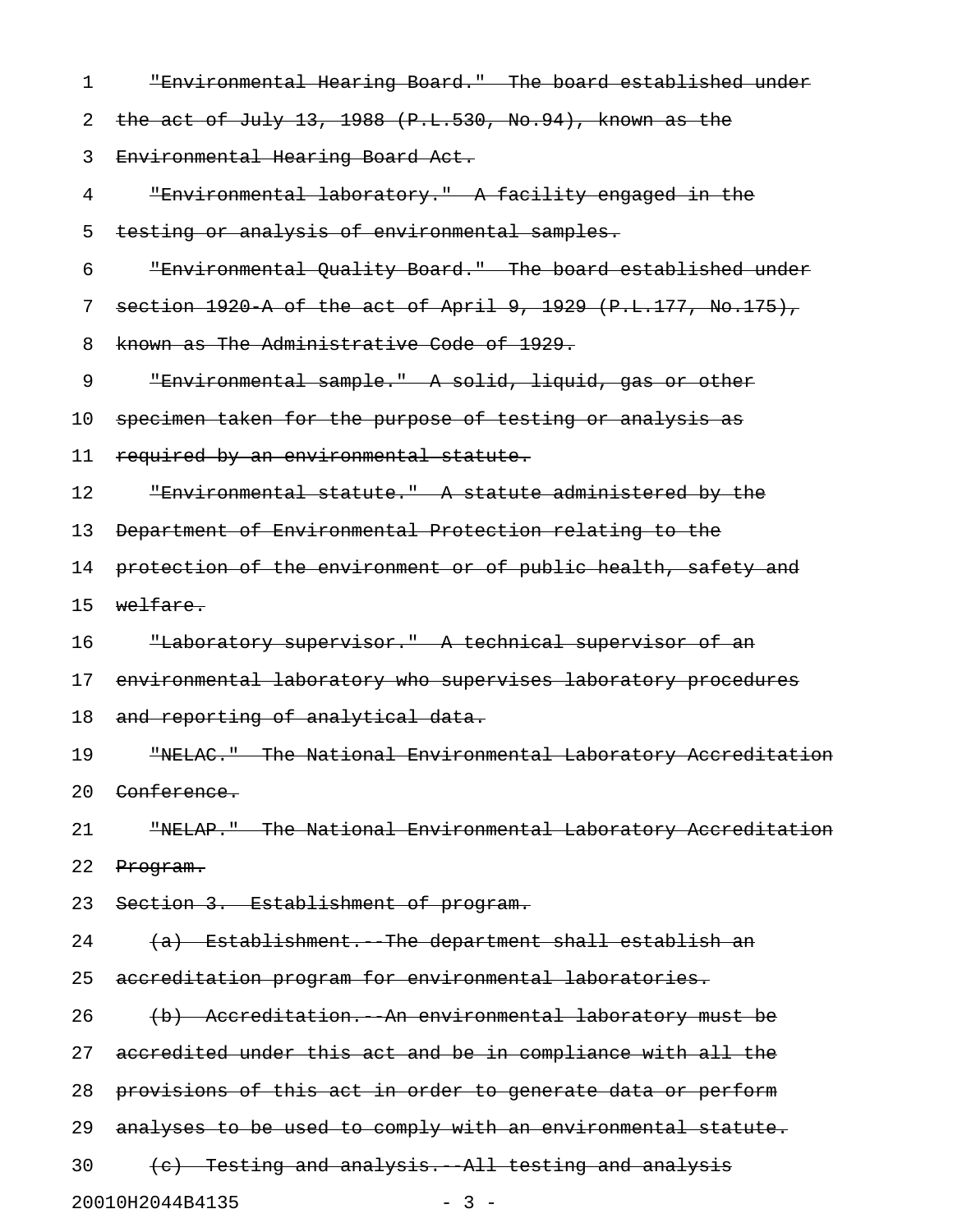| 1  | requirements of an environmental statute shall be performed by |
|----|----------------------------------------------------------------|
| 2  | an environmental laboratory accredited under this act. Testing |
| 3  | and analysis shall be performed in accordance with the         |
| 4  | requirements of this act, the environmental statutes and any   |
| 5  | conditions imposed by the department.                          |
| 6  | Section 4. Powers and duties.                                  |
| 7  | The department shall have the following powers and duties:     |
| 8  | (1) Establish, administer and enforce an environmental         |
| 9  | laboratory accreditation program which shall include           |
| 10 | accreditation standards necessary for a State certification    |
| 11 | program. It shall also include a NELAP accreditation program   |
| 12 | for those laboratories seeking this certification. It may      |
| 13 | also include any other specific or broad based Federal or      |
| 14 | State accreditation program for certification.                 |
| 15 | (2) Issue, renew, deny, revoke, suspend or modify              |
| 16 | certificates of accreditation to environmental laboratories    |
| 17 | in accordance with regulations adopted by the Environmental    |
| 18 | Quality Board.                                                 |
| 19 | (3) Impose terms or conditions on accreditation as             |
| 20 | necessary to implement and enforce this act.                   |
| 21 | (4) Conduct inspections and tests or samplings,                |
| 22 | including the examination and copying of records and data      |
| 23 | pertinent to a matter under investigation. Duly authorized     |
| 24 | agents and employees of the department may, at reasonable      |
| 25 | times, enter and examine property, facilities, operations and  |
| 26 | activities subject to regulation under this act.               |
| 27 | (5) Issue orders and initiate proceedings as necessary         |
| 28 | to implement and enforce this act.                             |
| 29 | (6) Require a fee for the processing of an application         |
| 30 | for a certificate of accreditation, including the issuance,    |

20010H2044B4135 - 4 -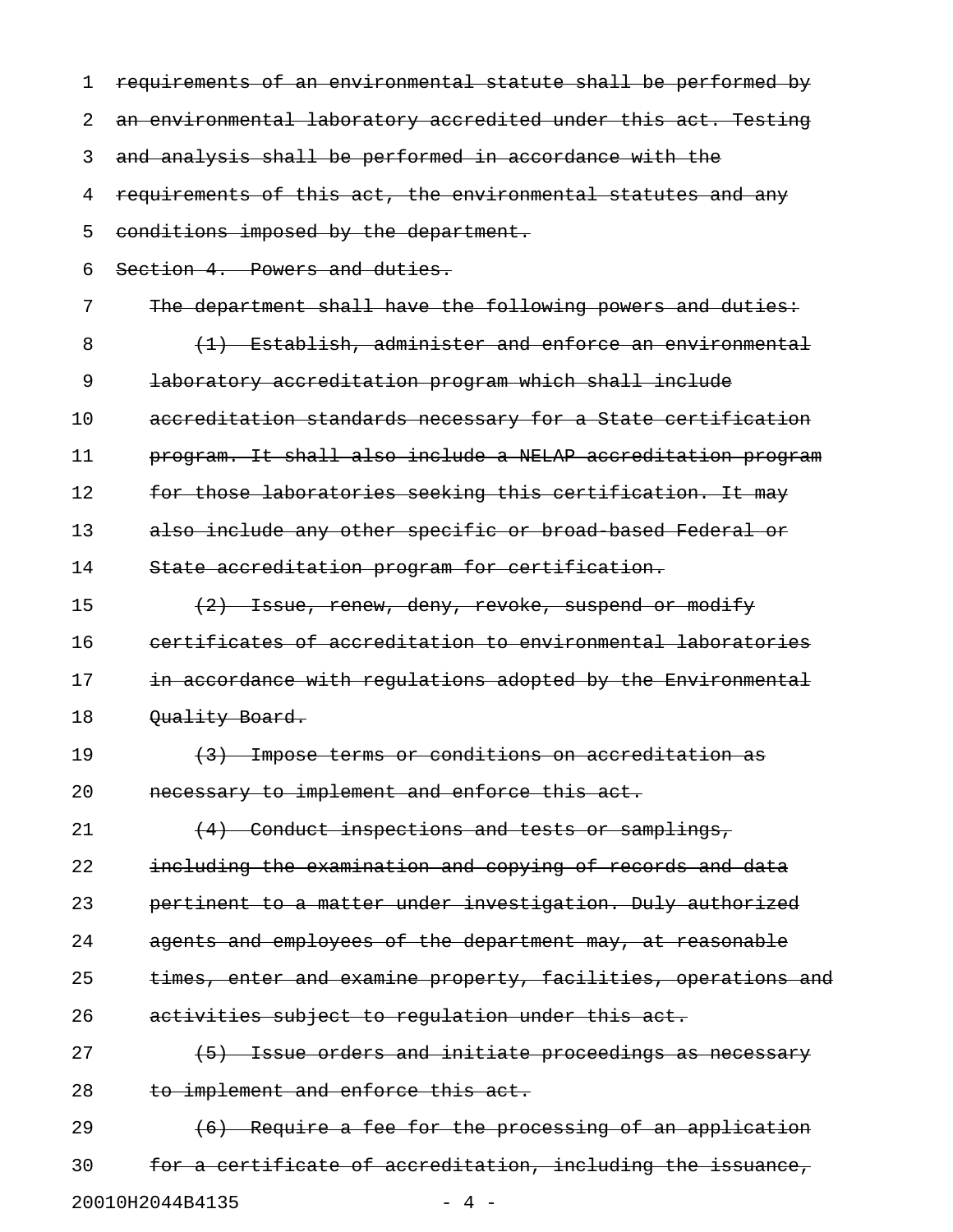| 1  | renewal, modification or other action relating to the            |
|----|------------------------------------------------------------------|
| 2  | eertificate in an amount sufficient to pay the department's      |
| 3  | cost of implementation of the accreditation program.             |
| 4  | (7) Provide technical assistance and advice to persons           |
| 5  | and environmental laboratories subject to this act.              |
| 6  | (8) Contract with third parties to inspect and monitor           |
| 7  | environmental laboratories.                                      |
| 8  | (9) Cooperate with appropriate Federal, State,                   |
| 9  | interstate and local government units and private                |
| 10 | organizations to implement this act.                             |
| 11 | (10) Allow the use of experimental procedures, on a              |
| 12 | ease by case basis, to satisfy the testing or analysis           |
| 13 | requirements established under an environmental statute.         |
| 14 | (11) Seek approval as an accrediting authority from              |
| 15 | NELAP.                                                           |
| 16 | Section 5. Powers and duties of Environmental Quality Board.     |
| 17 | (a) General rule. The Environmental Quality Board shall          |
| 18 | adopt regulations as necessary to implement this act, to include |
| 19 | the establishment of:                                            |
| 20 | $(1)$ Testing or analysis to be conducted by an                  |
| 21 | environmental laboratory.                                        |
| 22 | (2) Allowable fees for environmental laboratories.               |
| 23 | (3) Requirements for education, training and experience          |
| 24 | of laboratory supervisors.                                       |
| 25 | (4) Criteria and procedures to be used by the department         |
| 26 | to accredit environmental laboratories, which may include        |
| 27 | proficiency test samples and onsite audits.                      |
| 28 | (b) Accreditation. An environmental laboratory shall be          |
| 29 | accredited pursuant to this act and in compliance with the       |
| 30 | provisions of this act in order to generate the data and perform |
|    | 20010H2044B4135<br>$-5 -$                                        |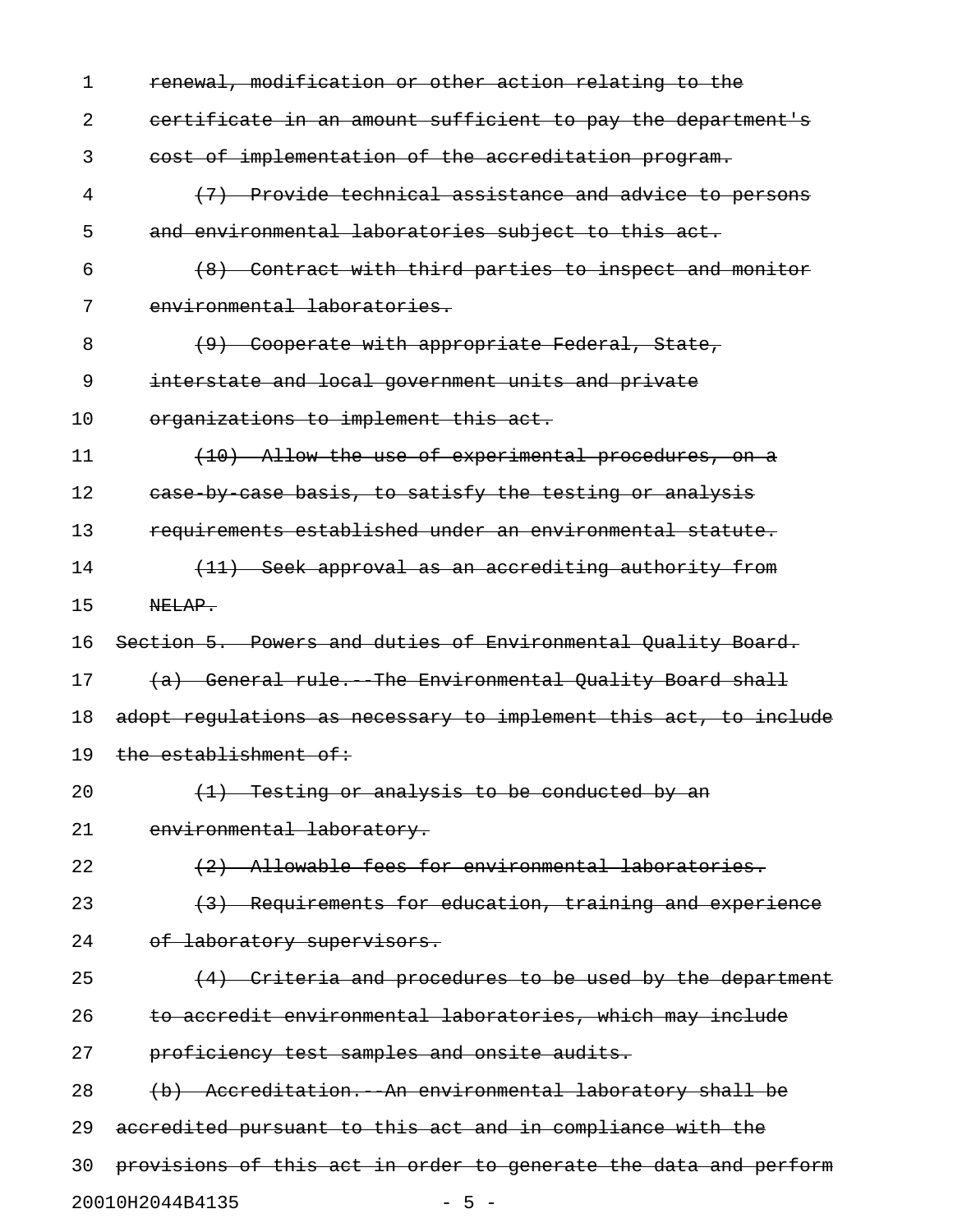1 analysis to be used to comply with an environmental statute. 2 (c) General certificate program. The Environmental Quality 3 Board may adopt regulations that establish a general certificate 4 of accreditation program or certificates of accreditation-by-5  $rule.1cm$  $6$  (d) Unique needs. To the extent possible, the Environmental 7 Quality Board shall establish requirements and procedures that 8 address the unique needs of small businesses, municipalities, 9 municipal authorities and in-house laboratories. 10 Section 6. Requirements of certificate of accreditation. 11 (a) Forms. Applications, certificates and other documents 12 shall be in a form prescribed by the department. 13 (b) General requirements. An environmental laboratory shall 14 have the staff, management structure, equipment, quality 15 assurance and quality control procedures and recordkeeping 16 procedures necessary to ensure that the environmental laboratory 17 generates valid and accurate test results in accordance with all 18 conditions of accreditation and this act. 19 (c) Laboratory supervisor. Testing, analysis and reporting 20 of data by an accredited laboratory shall be under the direct 21 supervision of a laboratory supervisor. The laboratory 22 supervisor shall certify that each test or analysis is accurate 23 and valid and that the test or analysis was performed in 24 accordance with all conditions of accreditation. The department 25 may disqualify a laboratory supervisor who is responsible for 26 the submission of inaccurate test or analysis results. 27 (d) Access to records and data. An accredited laboratory 28 shall provide the department with access to inspect records and 29 data maintained under this act and to conduct tests and sampling 30 related to inspections.

20010H2044B4135 - 6 -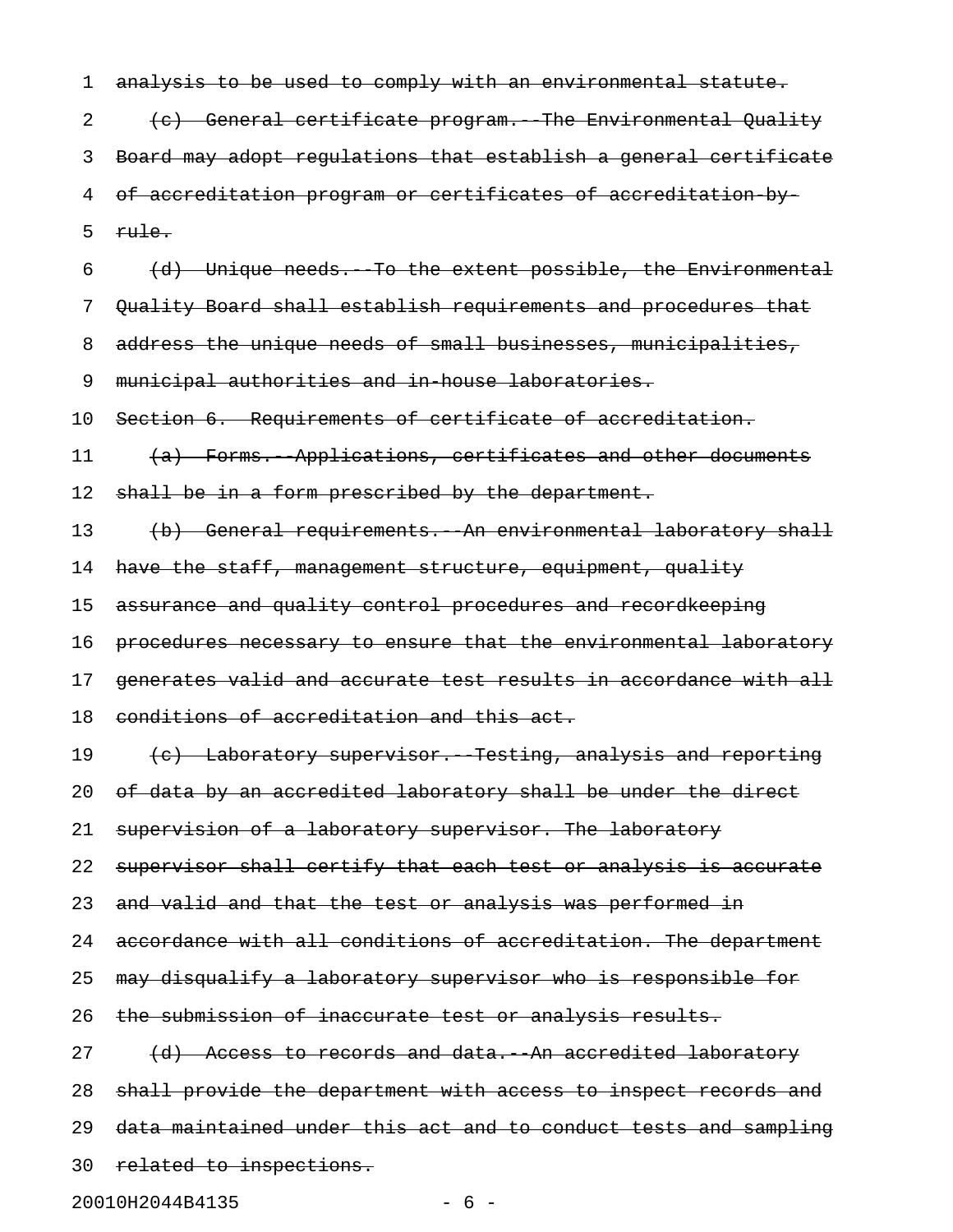1 Section 7. Interim requirements.

| 2  | (a) Registration. All environmental laboratories shall           |
|----|------------------------------------------------------------------|
| 3  | register with the department within six months of the effective  |
| 4  | date of this act, on a registration form prepared by the         |
| 5  | department. An environmental laboratory which begins operations  |
| 6  | in this Commonwealth after this date shall register with the     |
| 7  | department before beginning operations.                          |
| 8  | (b) Time for application. An environmental laboratory shall      |
| 9  | apply for accreditation within six months after the              |
| 10 | Environmental Quality Board establishes an accreditation         |
| 11 | requirement by regulation for a type of laboratory. The          |
| 12 | submission of an application shall provide interim authorization |
| 13 | to continue operations until the department takes final action   |
| 14 | on the application.                                              |
| 15 | (c) NELAP accreditation. An environmental laboratory may         |
| 16 | apply to the department for NELAP accreditation after the        |
| 17 | department is approved as an accrediting authority by NELAP. The |
| 18 | department may grant NELAP accreditation to a laboratory that    |
| 19 | meets the requirements of this act and the most current version  |
| 20 | of the NELAC standards that are hereby incorporated by           |
| 21 | reference.                                                       |
| 22 | (d) Temporary fees. Until regulations are promulgated under      |
| 23 | this act, the following fees shall be charged:                   |
| 24 | (1) Five thousand dollars for the processing of an               |
| 25 | application for NELAP accreditation.                             |
| 26 | (2) Fifty dollars for the processing of an application           |
| 27 | for registration.                                                |
| 28 | Section 8. Advisory committee.                                   |
| 29 | The department shall appoint a Laboratory Accreditation          |
| 30 | Advisory Committee to provide technical assistance under this    |

20010H2044B4135 - 7 -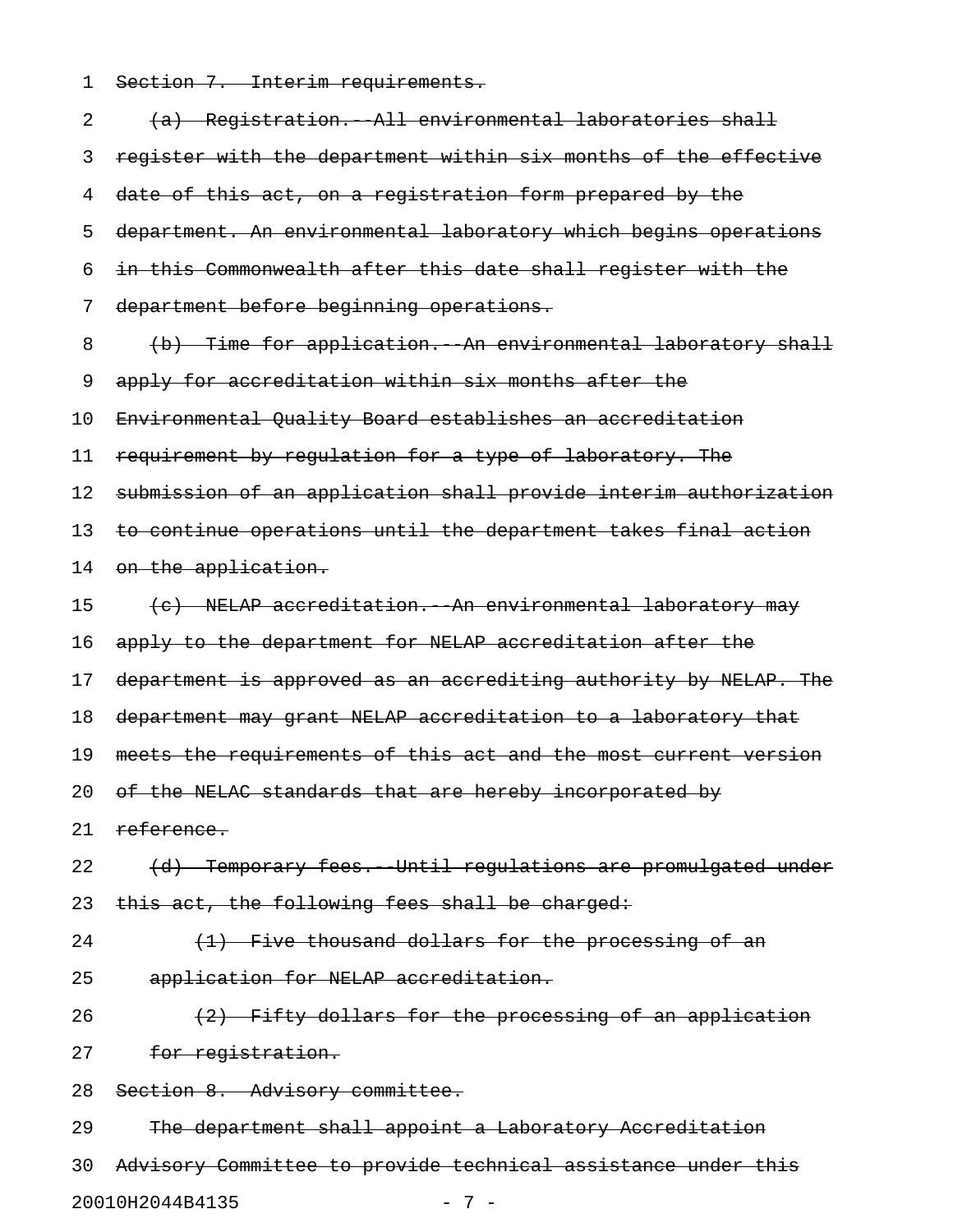| 1  | act. The committee shall consist of 11 members, including the    |
|----|------------------------------------------------------------------|
| 2  | following:                                                       |
| 3  | (1) One representative of a municipal authority.                 |
| 4  | (2) One representative from a commercial environmental           |
| 5  | laboratory.                                                      |
| 6  | (3) One representative from an industrial environmental          |
| 7  | laboratory.                                                      |
| 8  | (4) One representative from an academic laboratory.              |
| 9  | (5) One representative from a small environmental                |
| 10 | laboratory.                                                      |
| 11 | (6) One environmental engineer.                                  |
| 12 | One member of an association of community water                  |
| 13 | supply systems.                                                  |
| 14 | (8) One member of an association of wastewater systems.          |
| 15 | (9) One member with technical expertise in the testing           |
| 16 | and analysis of environmental samples.                           |
| 17 | $(10)$ Two members of the general public.                        |
| 18 | Section 9. Unlawful conduct.                                     |
| 19 | (a) General rule It shall be unlawful for a person to            |
| 20 | violate or to cause or assist in the violation of this act, to   |
| 21 | fail to comply with an order or condition of accreditation       |
| 22 | within the time specified by the department or to hinder,        |
| 23 | obstruct, prevent or interfere with the department in the        |
| 24 | performance of its duties under this act.                        |
| 25 | (b) Refusal of accreditation. The department may refuse to       |
| 26 | issue a certificate of accreditation to an environmental         |
| 27 | laboratory which has demonstrated a lack of intention or ability |
| 28 | to comply with this act or engaged in unlawful conduct or which  |
| 29 | has an employee, officer, contractor, agent or other person set  |
| 30 | forth in regulation who has engaged in unlawful activity under   |
|    | 20010H2044B4135<br>$-8 -$                                        |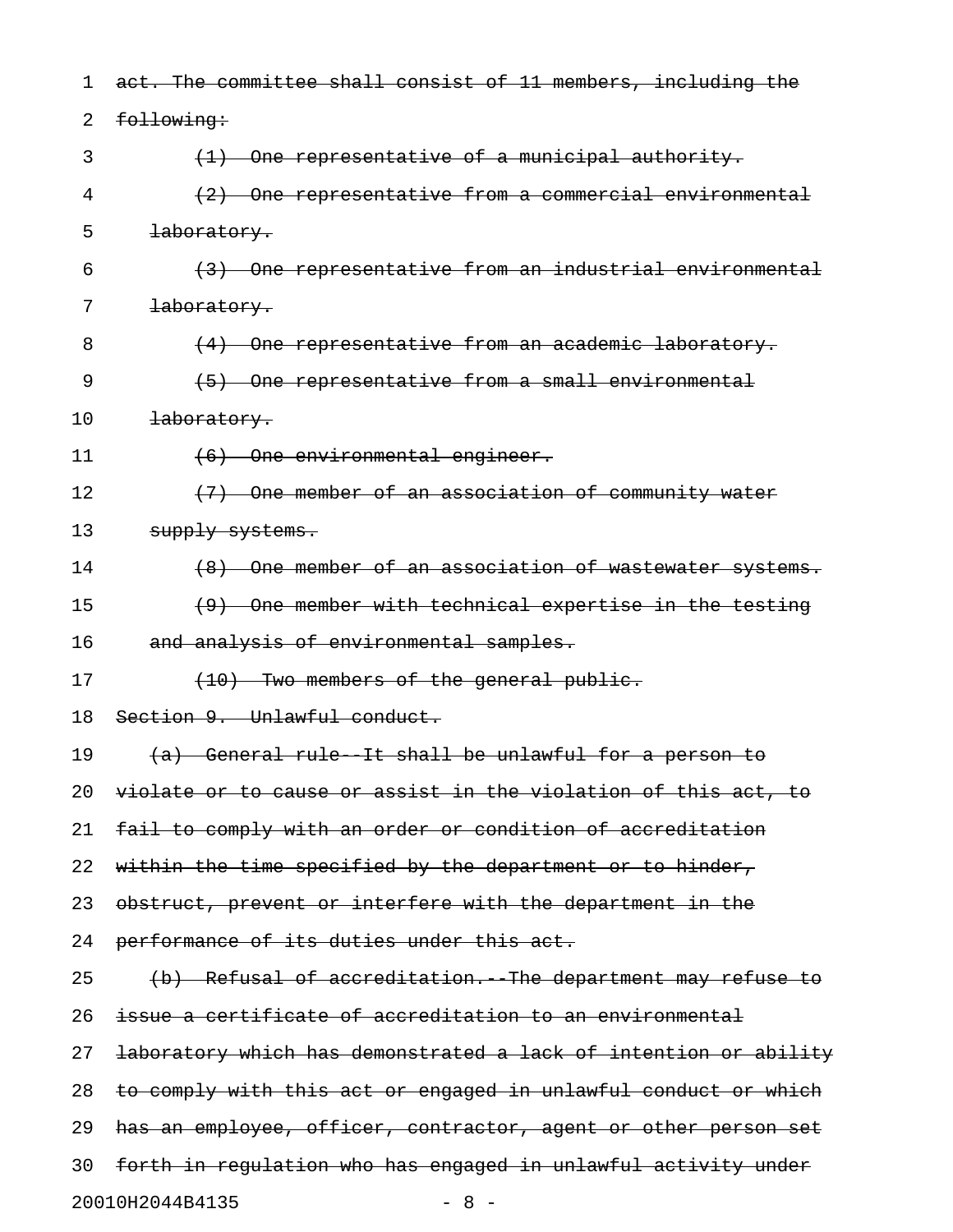1 this act unless the applicant demonstrates to the satisfaction 2 of the department that the unlawful conduct is being or has been 3 corrected.

4 (c) Denial of access. It shall be unlawful for an 5 accredited laboratory or other person subject to regulation 6 under this act to deny the department access to make inspections 7 and conduct tests or sampling, including the examination and 8 copying of books, papers, records and data pertinent to any 9 matter under investigation pursuant to this act. Failure to 10 provide the department with access shall result in the immediate 11 suspension of any accreditation of the laboratory. Upon notice 12 from the department, the laboratory shall immediately cease 13 testing or analysis of environmental samples. The department may 14 revoke an accreditation for failure to provide the department 15 with access to make inspections and conduct tests or sampling, 16 including the examination and copying of books, papers, records 17 and data pertinent to any matter under investigation pursuant to 18 this act.

19 (d) Notice. The environmental laboratory shall notify each 20 of its customers in writing within 72 hours of receipt of the 21 department's notice if the department suspends or revokes in 22 whole or in part a certificate of accreditation. The notice 23 shall be on a form and in a manner approved by the department. 24 Section 10. Penalties.

25 (a) Criminal penalties.

26  $(1)$  A person who knowingly, willfully or recklessly 27 misrepresents that a test or an environmental sample is 28 accurate or was performed in accordance with procedures 29 authorized pursuant to this act commits a misdemeanor of the 30 third degree and, upon conviction, shall be subject to a fine 20010H2044B4135 - 9 -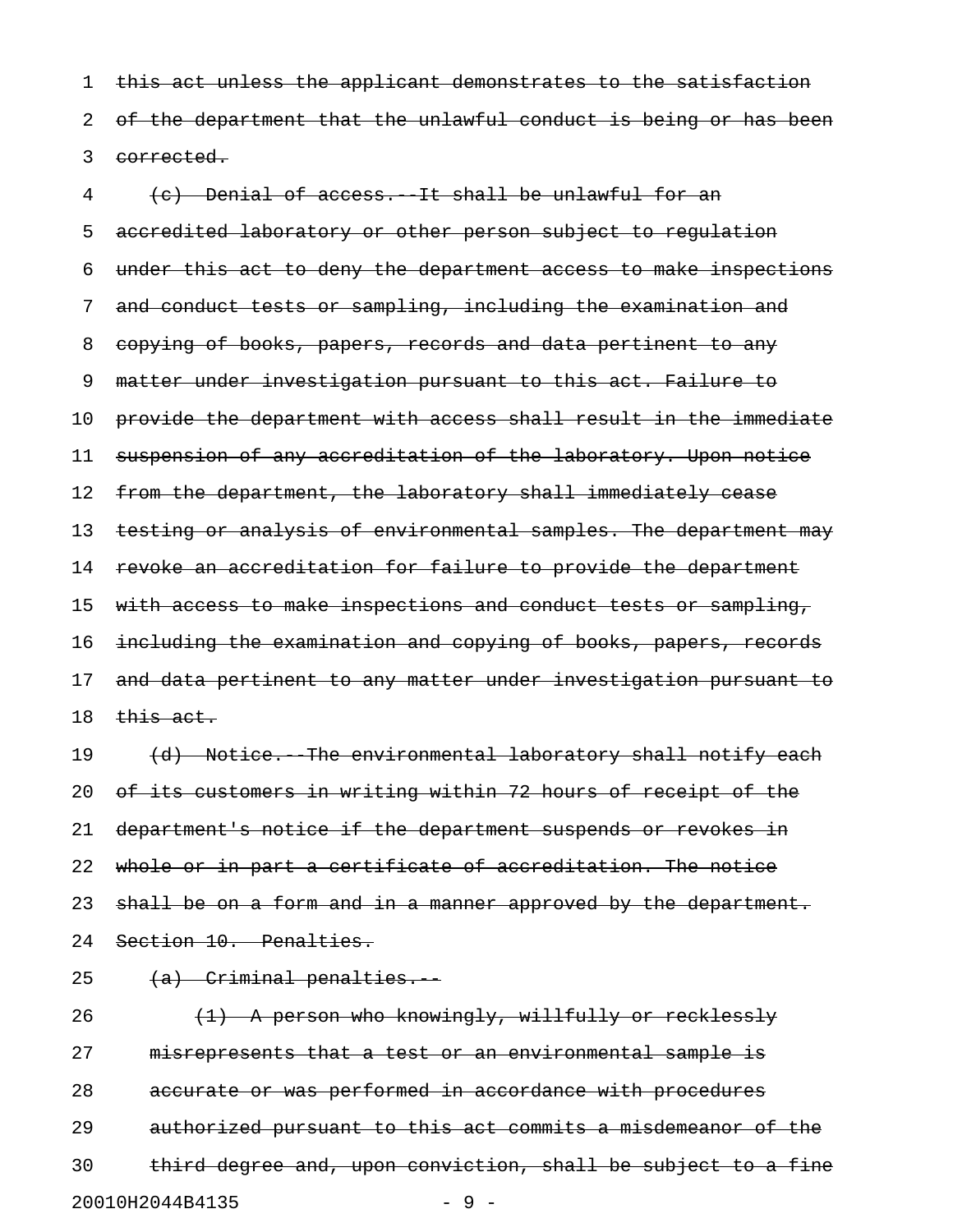1 of not less than \$1,250 nor more than \$12,500 or to 2 imprisonment for a period of not more than one year, or both, 3 for each separate offense.

4 (2) A person who knowingly, willfully or recklessly 5 performs or reports an inaccurate test or analysis of an 6 environmental sample commits a misdemeanor of the third 7 degree and, upon conviction, shall be subject to a fine of 8 not less than \$1,250 nor more than \$12,500, or to 9 imprisonment for a period of not more than one year, or both, 10 for each separate offense.

11 (3) A person who knowingly, willfully or recklessly 12 misrepresents that an environmental laboratory holds a 13 certificate of accreditation under this act commits a 14 misdemeanor of the third degree and, upon conviction, shall 15 be subject to a fine of not less than \$1,250 nor more than 16 \$12,500, or to imprisonment for a period of not more than one 17 year, or both, for each separate offense.

18 (b) Administrative penalties.

19 (1) In addition to any other remedy available at law or 20 equity, the department may assess an administrative penalty 21 for a violation of this act. The penalty may be assessed 22 whether or not the violation was willful or negligent. When 23 determining the amount of the penalty, the department shall 24 consider the willfulness of the violation, the damage or 25 injury, or threat of damage or injury, to public health or 26 the environment, the costs to the department for 27 investigation and enforcement, the economic benefit of the 28 violation to the person and other related factors. The 29 department shall inform the person of the amount of the 30 penalty. The administrative penalty shall not exceed \$5,000 20010H2044B4135 - 10 -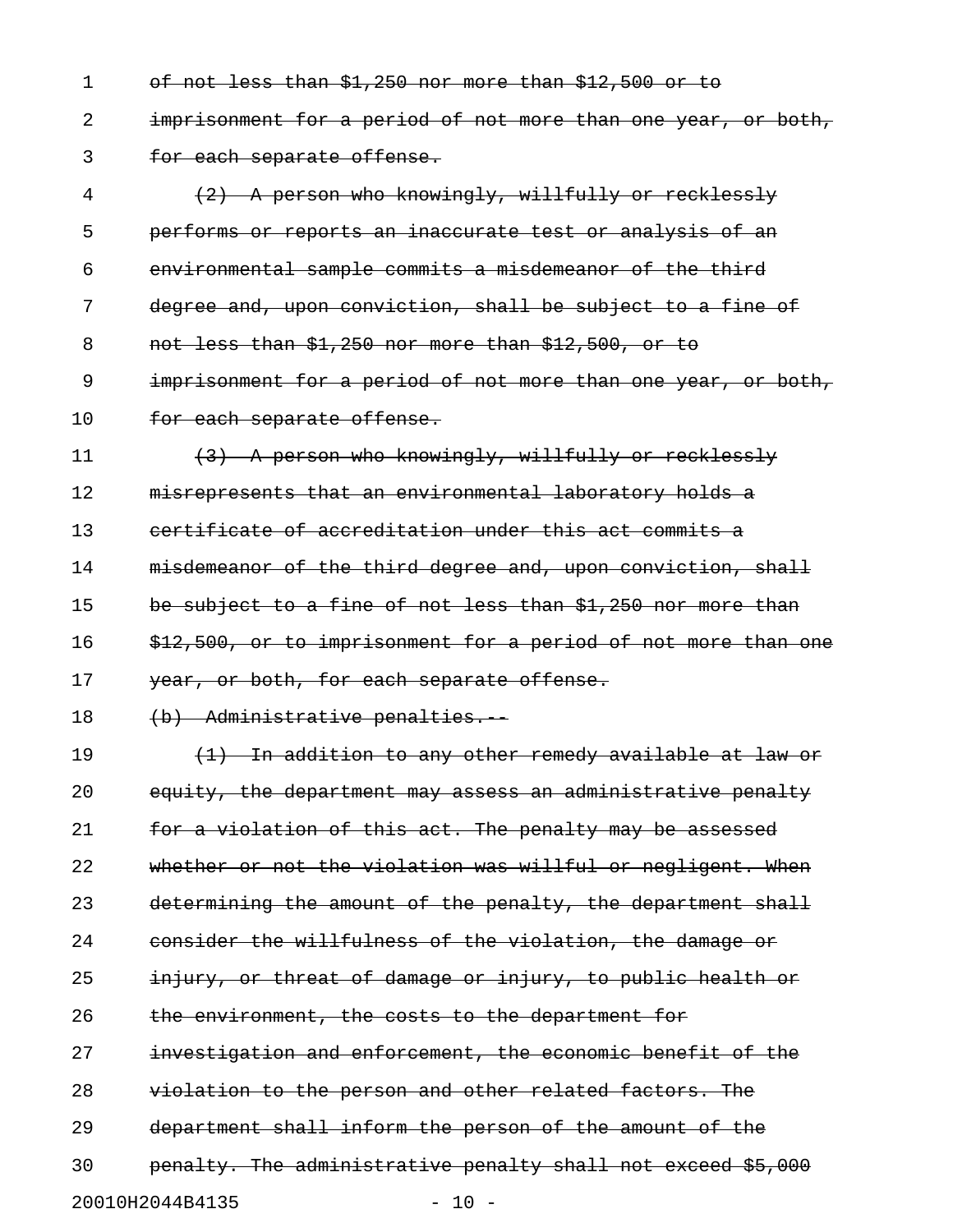1 per day per violation.

2 (2) Every day a violation continues shall be a separate 3 violation.

4 (3) The amount of the penalty assessed after a hearing 5 before the Environmental Hearing Board, or after waiver of 6 the right to appeal the assessment, shall be payable to the 7 Commonwealth and collectable in any manner provided at law 8 for collection of debts. If any person liable to pay any such 9 penalty neglects or refuses to pay the penalty after demand, 10 the amount of the penalty, together with interest and cost 11 that may accrue, shall constitute a judgment in favor of the 12 department upon the property of such person from the date it 13 has been entered and docketed of record by the prothonotary 14 of the county in which the property is situated. The 15 department may, at any time, transmit to the prothonotaries 16 of any county in which the person holds property, certified 17 copies of all such judgments, and it shall be the duty of 18 each prothonotary to enter and docket the judgment of record 19 in his or her office and to index the judgment as judgments 20 are indexed, without requiring the payment of costs by the 21 department.

22 (c) Concurrent penalties. Penalties and other remedies 23 under this act shall be concurrent and shall not prevent the 24 department from exercising any other available remedy at law or 25 equity.

26 (d) Rebuttable presumption. Failure of an environmental 27 laboratory or laboratory supervisor to maintain adequate records 28 or proficiency test samples as required creates a rebuttable 29 presumption that the test or analysis was not conducted as 30 required.

20010H2044B4135 - 11 -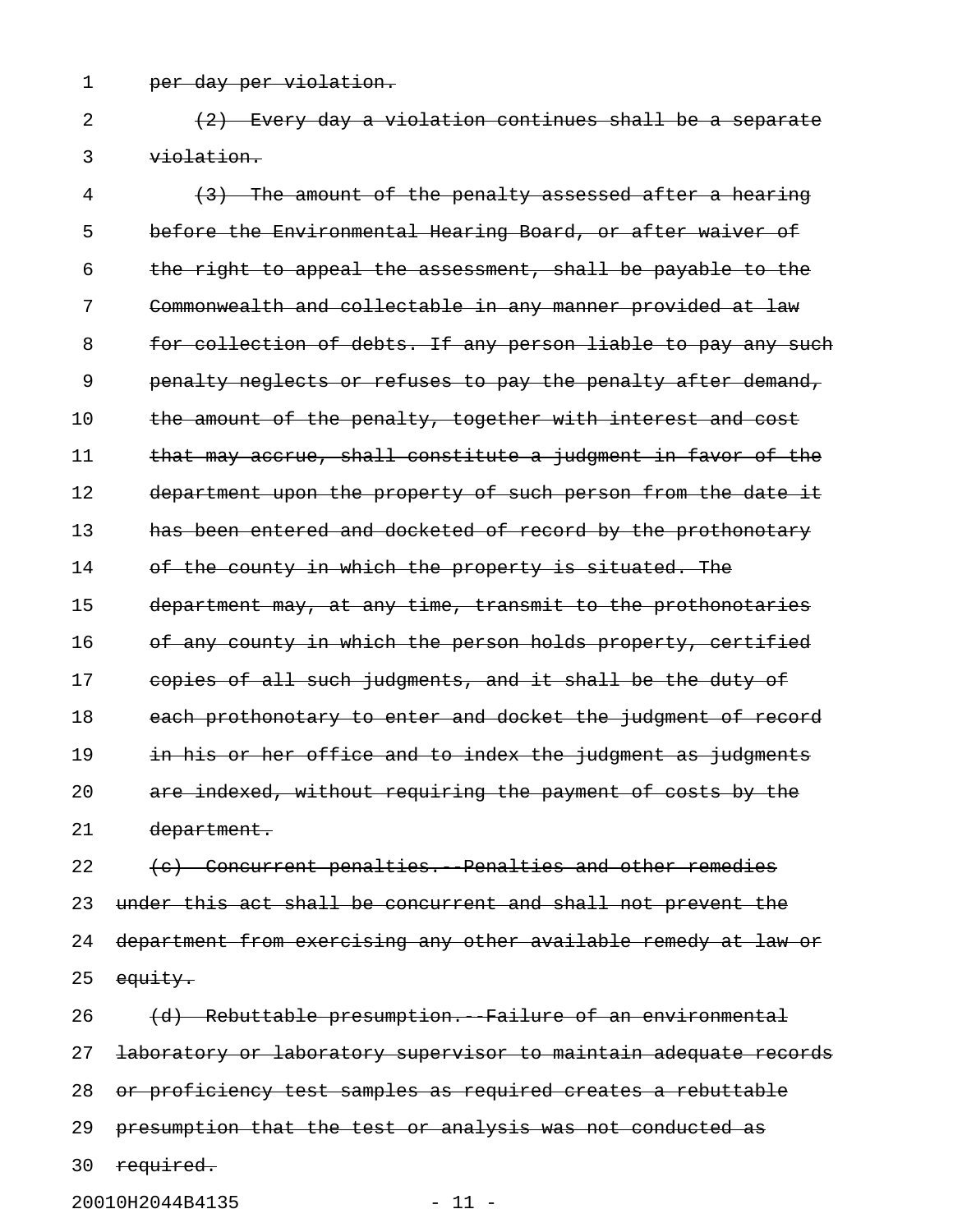1 (e) Falsifying results. It shall be unlawful to falsify the 2 results of testing or analysis of environmental samples or to 3 violate the provisions of 18 Pa.C.S. § 4903 (relating to false 4 swearing) or 4904 (relating to unsworn falsification to 5 authorities) in the context of the submission of the results of 6 testing and analysis of environmental samples under an 7 environmental statute. 8 Section 11. Records. 9 Records required under this act shall be maintained for five 10 years unless otherwise specified in regulation. 11 Section 12. Whistleblower protection. 12 An employee of an environmental laboratory covered by this 13 act shall be deemed to be an employee under the act of December 14 12, 1986 (P.L.1559, No.169), known as the Whistleblower Law, in 15 regard to good faith reports of potential violations of this 16 act. Environmental laboratories covered by this act shall be 17 deemed to be an employer under the Whistleblower Law in regard 18 to good faith reports of potential violations of this act. 19 Section 13. Continuation of existing rules and regulations. 20 All existing rules and regulations promulgated pursuant to 21 any environmental statute remain in full force and effect until 22 superseded and repealed by the rules and regulations promulgated 23 pursuant to this act. 24 Section 14. Repeals. 25 All acts and parts of acts are repealed insofar as they are 26 inconsistent with this act. 27 Section 15. Effective date. 28 This act shall take effect immediately. 29 SECTION 1. SECTIONS 7 AND 8 OF THE ACT OF APRIL 2, 2002 < 30 (P.L.225, NO.25), KNOWN AS THE ENVIRONMENTAL LABORATORY

20010H2044B4135 - 12 -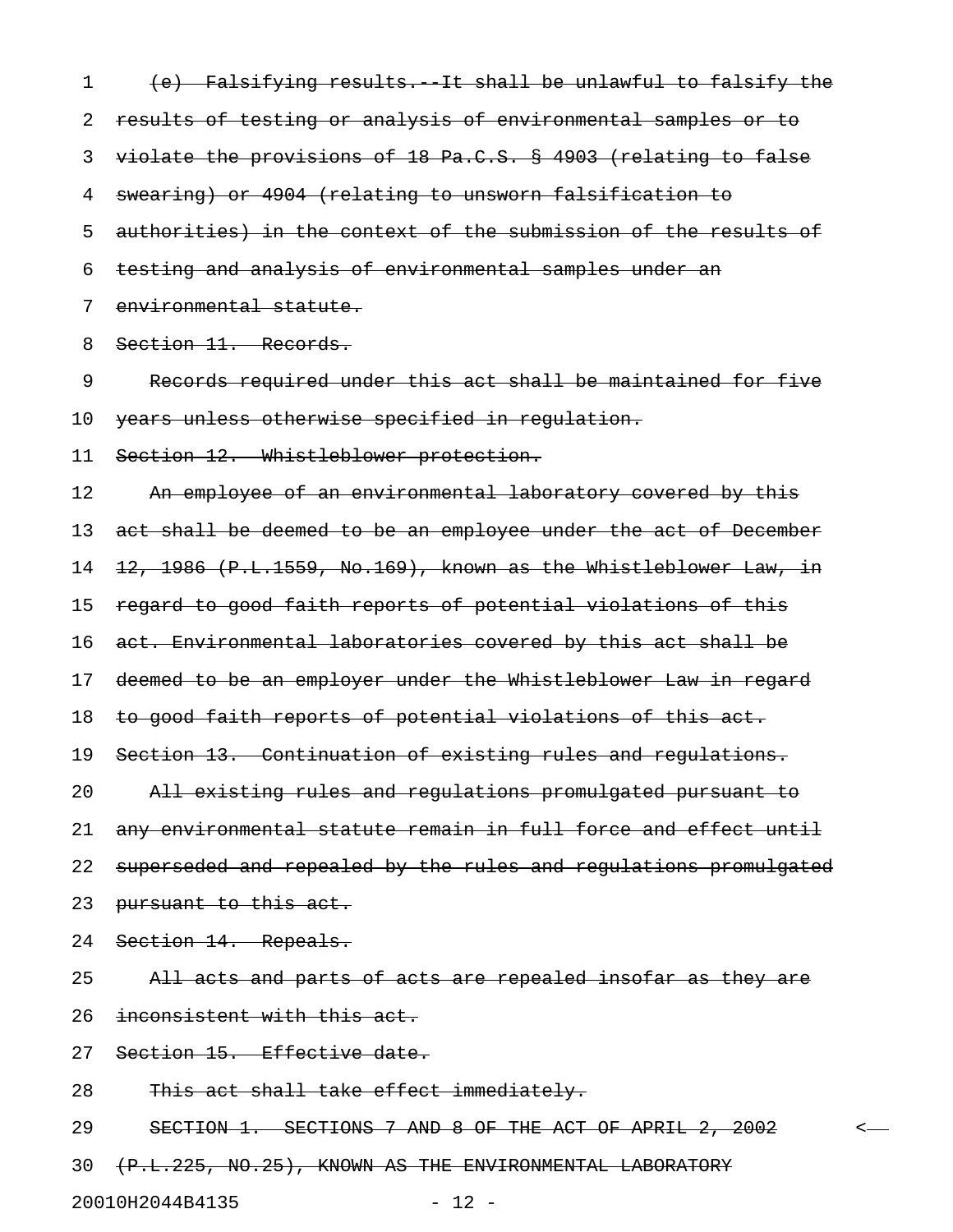1 ACCREDITATION ACT, ARE AMENDED TO READ:

2 SECTION 7. INTERIM REOUIREMENTS.

3 (A) REGISTRATION.--ALL ENVIRONMENTAL LABORATORIES SHALL 4 REGISTER WITH THE DEPARTMENT WITHIN [SIX] NINE MONTHS OF THE 5 EFFECTIVE DATE OF THIS ACT ON A REGISTRATION FORM PREPARED BY 6 THE DEPARTMENT. AN ENVIRONMENTAL LABORATORY WHICH BEGINS TESTING 7 OR ANALYSIS OF ENVIRONMENTAL SAMPLES AFTER THIS DATE SHALL 8 REGISTER WITH THE DEPARTMENT BEFORE BEGINNING OPERATIONS. 9 (B) TIME FOR APPLICATION.--ALL ENVIRONMENTAL LABORATORIES 10 SHALL APPLY FOR ACCREDITATION WITHIN [SIX] NINE MONTHS AFTER THE 11 ENVIRONMENTAL QUALITY BOARD ESTABLISHES AN ACCREDITATION 12 REQUIREMENT BY REGULATION FOR A TYPE OF LABORATORY. THE 13 SUBMISSION OF AN APPLICATION SHALL PROVIDE INTERIM AUTHORIZATION 14 TO CONTINUE OPERATIONS UNTIL THE DEPARTMENT TAKES FINAL ACTION 15 ON THE APPLICATION. 16 (C) NELAP ACCREDITATION. AN ENVIRONMENTAL LABORATORY MAY 17 APPLY TO THE DEPARTMENT FOR NELAP ACCREDITATION AFTER THE 18 DEPARTMENT IS APPROVED AS AN ACCREDITING AUTHORITY BY NELAP. THE 19 DEPARTMENT MAY GRANT NELAP ACCREDITATION TO A LABORATORY THAT 20 MEETS THE REQUIREMENTS OF THIS ACT AND THE MOST CURRENT VERSION 21 OF THE NELAC STANDARDS THAT ARE HEREBY INCORPORATED BY 22 REFERENCE. 23 (D) TEMPORARY FEES. UNTIL REGULATIONS ARE PROMULGATED UNDER 24 THIS ACT, THE FOLLOWING FEES SHALL BE CHARGED: 25 (1) FIVE THOUSAND DOLLARS FOR THE PROCESSING OF AN 26 APPLICATION FOR NELAP ACCREDITATION. 27 (2) FIFTY DOLLARS FOR THE PROCESSING OF AN APPLICATION 28 FOR REGISTRATION. 29 SECTION 8. ADVISORY COMMITTEE. 30 THE SECRETARY SHALL APPOINT A LABORATORY ACCREDITATION

20010H2044B4135 - 13 -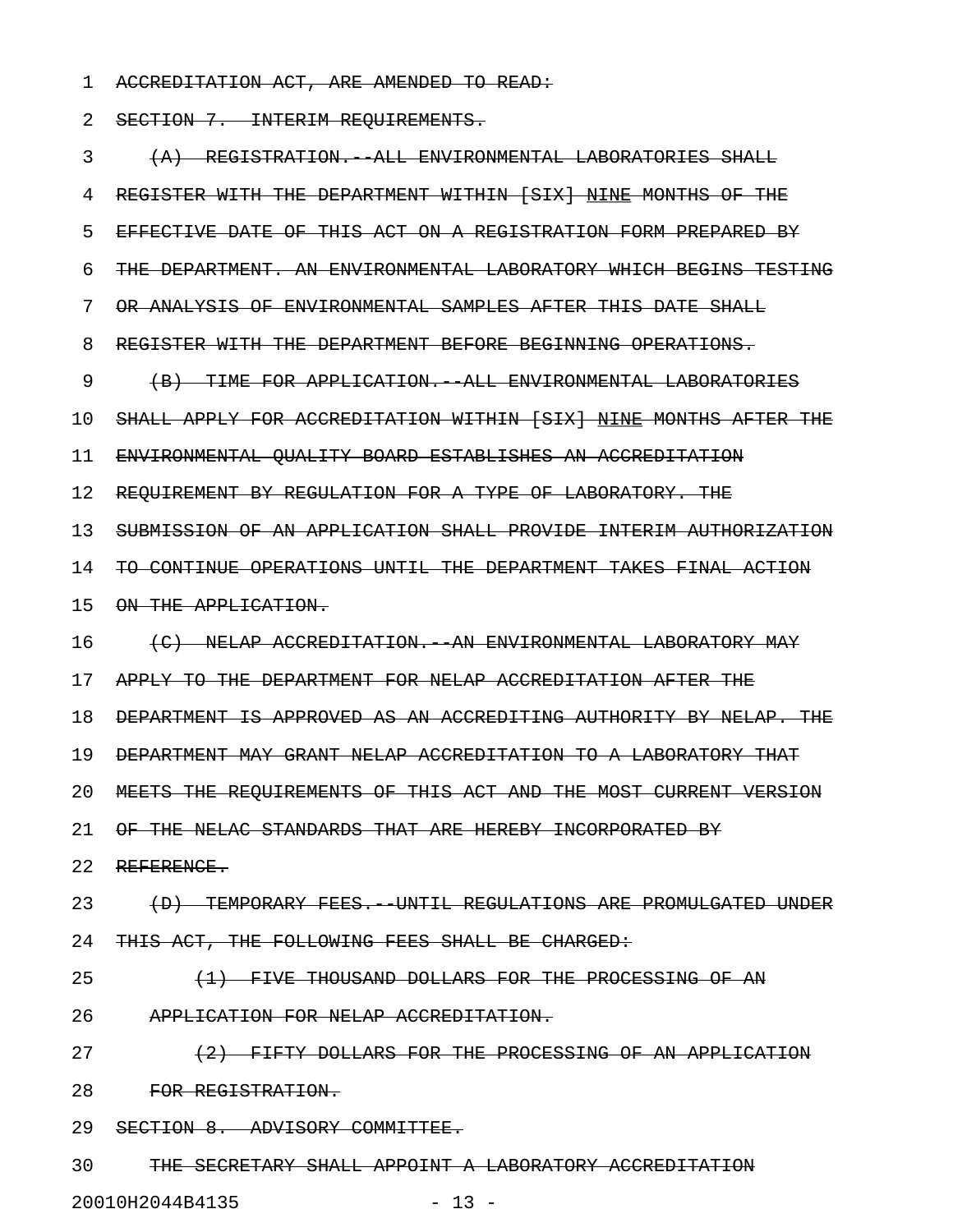| ı  | <del>ADVISORY COMMITTEE TO PROVIDE TECHNICAL ASSISTANCE UNDER THIS</del>               |
|----|----------------------------------------------------------------------------------------|
| 2  | ACT. THE COMMITTEE SHALL CONSIST OF [11] 13 MEMBERS, INCLUDING                         |
| 3  | THE FOLLOWING:                                                                         |
| 4  | (1) ONE REPRESENTATIVE OF A MUNICIPAL AUTHORITY.                                       |
| 5  | (2) ONE REPRESENTATIVE FROM A COMMERCIAL ENVIRONMENTAL                                 |
| 6  | LABORATORY.                                                                            |
| 7  | (3) ONE REPRESENTATIVE FROM AN INDUSTRIAL ENVIRONMENTAL                                |
| 8  | LABORATORY.                                                                            |
| 9  | (4) ONE REPRESENTATIVE FROM AN ACADEMIC LABORATORY.                                    |
| 10 | (5) ONE REPRESENTATIVE FROM A SMALL ENVIRONMENTAL                                      |
| 11 | LABORATORY.                                                                            |
| 12 | $(6)$ ONE ENVIRONMENTAL ENGINEER.                                                      |
| 13 | (7) ONE MEMBER OF AN ASSOCIATION OF COMMUNITY WATER                                    |
| 14 | SUPPLY SYSTEMS.                                                                        |
| 15 | (8) ONE MEMBER OF AN ASSOCIATION OF WASTEWATER SYSTEMS.                                |
| 16 | (9) ONE MEMBER WITH TECHNICAL EXPERTISE IN THE TESTING                                 |
| 17 | AND ANALYSIS OF ENVIRONMENTAL SAMPLES.                                                 |
| 18 | (10) [TWO] FOUR MEMBERS OF THE GENERAL PUBLIC.                                         |
| 19 | SECTION 2. THIS ACT SHALL TAKE EFFECT IMMEDIATELY.                                     |
| 20 | SECTION 1. PART IV HEADING OF TITLE 27 OF THE PENNSYLVANIA<br>$\overline{\phantom{a}}$ |
| 21 | CONSOLIDATED STATUTES IS AMENDED AND THE PART IS AMENDED BY                            |
| 22 | ADDING A CHAPTER TO READ:                                                              |
| 23 | PART IV                                                                                |
| 24 | ENVIRONMENTAL PROTECTION                                                               |
| 25 | $[$ (RESERVED)]                                                                        |
| 26 | CHAPTER 41                                                                             |
| 27 | ENVIRONMENTAL LABORATORY ACCREDITATION                                                 |
| 28 | SEC.                                                                                   |
| 29 | 4101. SCOPE OF CHAPTER.                                                                |
| 30 | 4102. DEFINITIONS.                                                                     |
|    |                                                                                        |

20010H2044B4135 - 14 -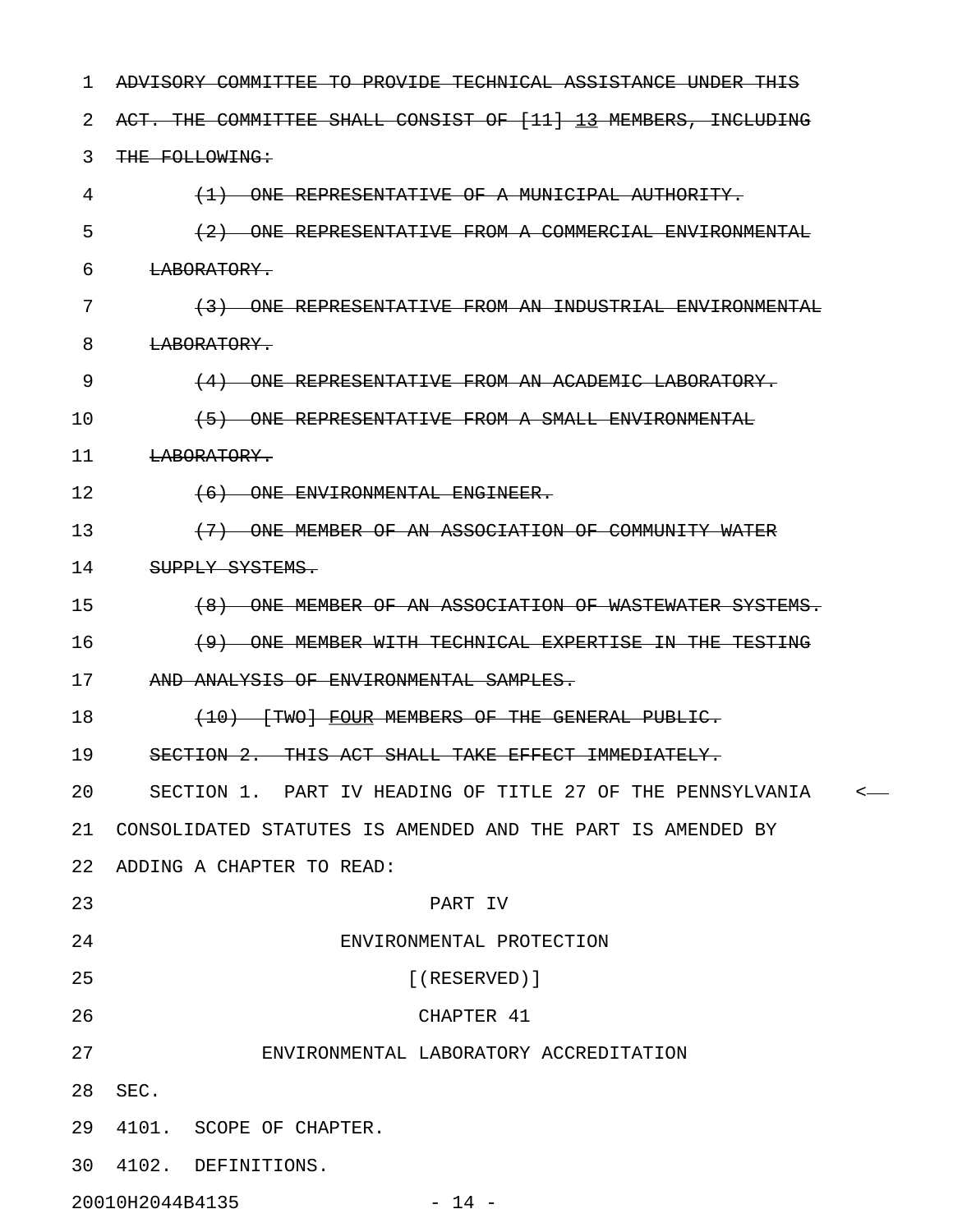- 1 4103. ESTABLISHMENT OF PROGRAM.
- 2 4104. POWERS AND DUTIES.
- 3 4105. POWERS AND DUTIES OF ENVIRONMENTAL QUALITY BOARD.
- 4 4106. REQUIREMENTS OF CERTIFICATE OF ACCREDITATION.
- 5 4107. INTERIM REQUIREMENTS.
- 6 4108. ADVISORY COMMITTEE.
- 7 4109. UNLAWFUL CONDUCT.
- 8 4110. PENALTIES.
- 9 4111. RECORDS.
- 10 4112. WHISTLEBLOWER PROTECTION.
- 11 4113. CONTINUATION OF EXISTING RULES AND REGULATIONS.
- 12 § 4101. SCOPE OF CHAPTER.
- 13 THIS CHAPTER DEALS WITH ENVIRONMENTAL LABORATORY
- 14 ACCREDITATION.
- 15 § 4102. DEFINITIONS.
- 16 THE FOLLOWING WORDS AND PHRASES WHEN USED IN THIS CHAPTER 17 SHALL HAVE THE MEANINGS GIVEN TO THEM IN THIS SECTION UNLESS THE 18 CONTEXT CLEARLY INDICATES OTHERWISE:
- 19 "ACCREDITATION." A DETERMINATION BY THE DEPARTMENT OF 20 ENVIRONMENTAL PROTECTION THAT AN ENVIRONMENTAL LABORATORY IS 21 CAPABLE OF PERFORMING ONE OR MORE CLASSES OF TESTING OR ANALYSIS 22 OF ENVIRONMENTAL SAMPLES IN ACCORDANCE WITH THIS CHAPTER. 23 "CERTIFICATE OF ACCREDITATION." A DOCUMENT ISSUED BY THE 24 DEPARTMENT OF ENVIRONMENTAL PROTECTION CERTIFYING THAT AN 25 ENVIRONMENTAL LABORATORY HAS MET STANDARDS FOR ACCREDITATION. 26 "DEPARTMENT." THE DEPARTMENT OF ENVIRONMENTAL PROTECTION OF 27 THE COMMONWEALTH. 28 "ENVIRONMENTAL HEARING BOARD." THE BOARD ESTABLISHED UNDER
- 29 THE ACT OF JULY 13, 1988 (P.L.530, NO.94), KNOWN AS THE 30 ENVIRONMENTAL HEARING BOARD ACT.
- 20010H2044B4135 15 -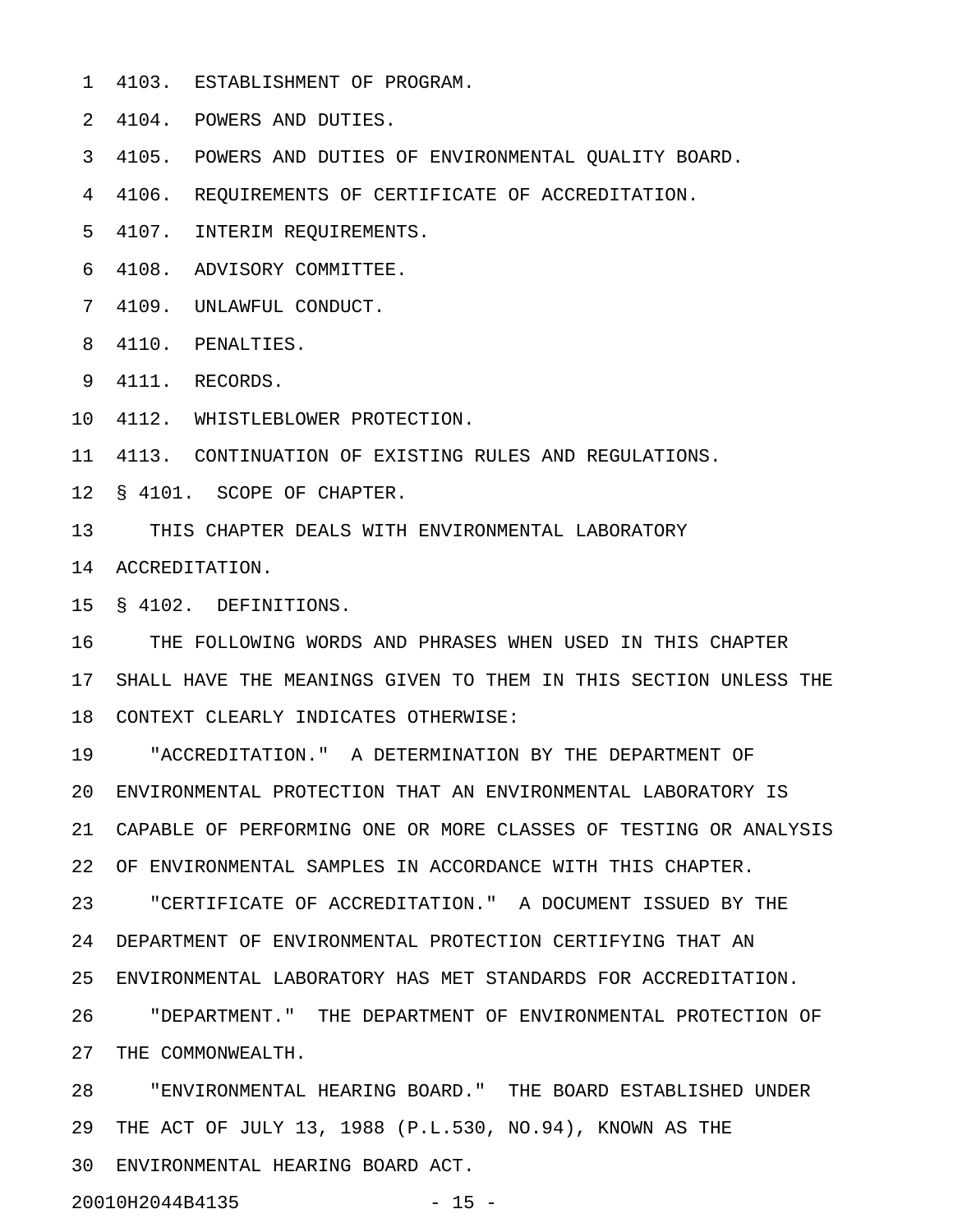1 "ENVIRONMENTAL LABORATORY." A FACILITY ENGAGED IN THE 2 TESTING OR ANALYSIS OF ENVIRONMENTAL SAMPLES.

3 "ENVIRONMENTAL QUALITY BOARD." THE BOARD ESTABLISHED UNDER 4 SECTION 1920-A OF THE ACT OF APRIL 9, 1929 (P.L.177, NO.175), 5 KNOWN AS THE ADMINISTRATIVE CODE OF 1929.

6 "ENVIRONMENTAL SAMPLE." A SOLID, LIQUID, GAS OR OTHER 7 SPECIMEN TAKEN FOR THE PURPOSE OF TESTING OR ANALYSIS AS 8 REQUIRED BY AN ENVIRONMENTAL STATUTE.

9 "ENVIRONMENTAL STATUTE." A STATUTE ADMINISTERED BY THE 10 DEPARTMENT OF ENVIRONMENTAL PROTECTION RELATING TO THE 11 PROTECTION OF THE ENVIRONMENT OR OF PUBLIC HEALTH, SAFETY AND 12 WELFARE.

13 "LABORATORY SUPERVISOR." A TECHNICAL SUPERVISOR OF AN 14 ENVIRONMENTAL LABORATORY WHO SUPERVISES LABORATORY PROCEDURES 15 AND REPORTING OF ANALYTICAL DATA.

16 "NELAC." THE NATIONAL ENVIRONMENTAL LABORATORY ACCREDITATION 17 CONFERENCE.

18 "NELAP." THE NATIONAL ENVIRONMENTAL LABORATORY ACCREDITATION 19 PROGRAM.

20 "SECRETARY." THE SECRETARY OF ENVIRONMENTAL PROTECTION OF 21 THE COMMONWEALTH.

22 § 4103. ESTABLISHMENT OF PROGRAM.

23 (A) ESTABLISHMENT.--THE DEPARTMENT SHALL ESTABLISH AN 24 ACCREDITATION PROGRAM FOR ENVIRONMENTAL LABORATORIES.

25 (B) ACCREDITATION.--AN ENVIRONMENTAL LABORATORY MUST BE 26 ACCREDITED UNDER THIS CHAPTER AND BE IN COMPLIANCE WITH ALL THE 27 PROVISIONS OF THIS CHAPTER IN ORDER TO GENERATE DATA OR PERFORM 28 ANALYSES TO BE USED TO COMPLY WITH AN ENVIRONMENTAL STATUTE.

29 (C) TESTING AND ANALYSIS.--ALL TESTING AND ANALYSIS 30 REQUIREMENTS OF AN ENVIRONMENTAL STATUTE SHALL BE PERFORMED BY 20010H2044B4135 - 16 -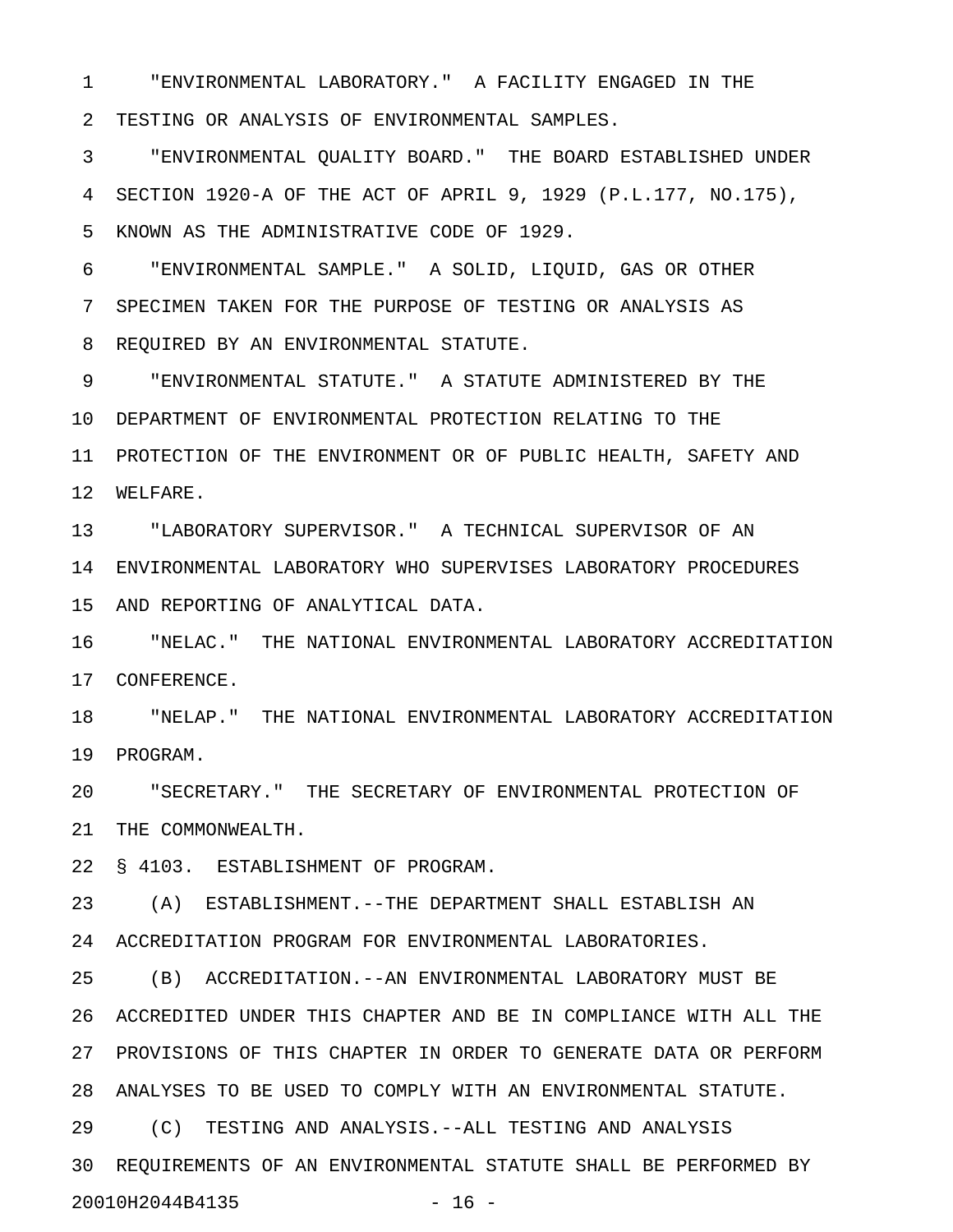1 AN ENVIRONMENTAL LABORATORY ACCREDITED UNDER THIS CHAPTER.

2 TESTING AND ANALYSIS SHALL BE PERFORMED IN ACCORDANCE WITH THE 3 REQUIREMENTS OF THIS CHAPTER, THE ENVIRONMENTAL STATUTES AND ANY 4 CONDITIONS IMPOSED BY THE DEPARTMENT.

5 § 4104. POWERS AND DUTIES.

6 THE DEPARTMENT SHALL HAVE THE FOLLOWING POWERS AND DUTIES:

7 (1) ESTABLISH, ADMINISTER AND ENFORCE AN ENVIRONMENTAL 8 LABORATORY ACCREDITATION PROGRAM WHICH SHALL INCLUDE 9 ACCREDITATION STANDARDS NECESSARY FOR A STATE CERTIFICATION 10 PROGRAM. THE PROGRAM SHALL ALSO INCLUDE A NELAP ACCREDITATION 11 PROGRAM FOR THOSE LABORATORIES SEEKING THIS CERTIFICATION. 12 THE PROGRAM MAY ALSO INCLUDE ANY OTHER SPECIFIC BROAD-BASED 13 FEDERAL OR STATE ACCREDITATION PROGRAM FOR CERTIFICATION.

14 (2) ISSUE, RENEW, DENY, REVOKE, SUSPEND OR MODIFY 15 CERTIFICATES OF ACCREDITATION TO ENVIRONMENTAL LABORATORIES 16 IN ACCORDANCE WITH REGULATIONS ADOPTED BY THE ENVIRONMENTAL 17 OUALITY BOARD.

18 (3) IMPOSE TERMS OR CONDITIONS ON ACCREDITATION AS 19 NECESSARY TO IMPLEMENT AND ENFORCE THIS CHAPTER.

20 (4) CONDUCT INSPECTIONS AND TESTS OR SAMPLINGS, 21 INCLUDING THE EXAMINATION AND COPYING OF RECORDS AND DATA 22 PERTINENT TO A MATTER UNDER INVESTIGATION. DULY AUTHORIZED 23 AGENTS AND EMPLOYEES OF THE DEPARTMENT MAY AT REASONABLE 24 TIMES ENTER AND EXAMINE PROPERTY, FACILITIES, OPERATIONS AND 25 ACTIVITIES SUBJECT TO REGULATION UNDER THIS CHAPTER.

26 (5) ISSUE ORDERS AND INITIATE PROCEEDINGS AS NECESSARY 27 TO IMPLEMENT AND ENFORCE THIS CHAPTER.

28 (6) REQUIRE A FEE FOR THE PROCESSING OF AN APPLICATION 29 FOR A CERTIFICATE OF ACCREDITATION, INCLUDING THE ISSUANCE, 30 RENEWAL, MODIFICATION OR OTHER ACTION RELATING TO THE 20010H2044B4135 - 17 -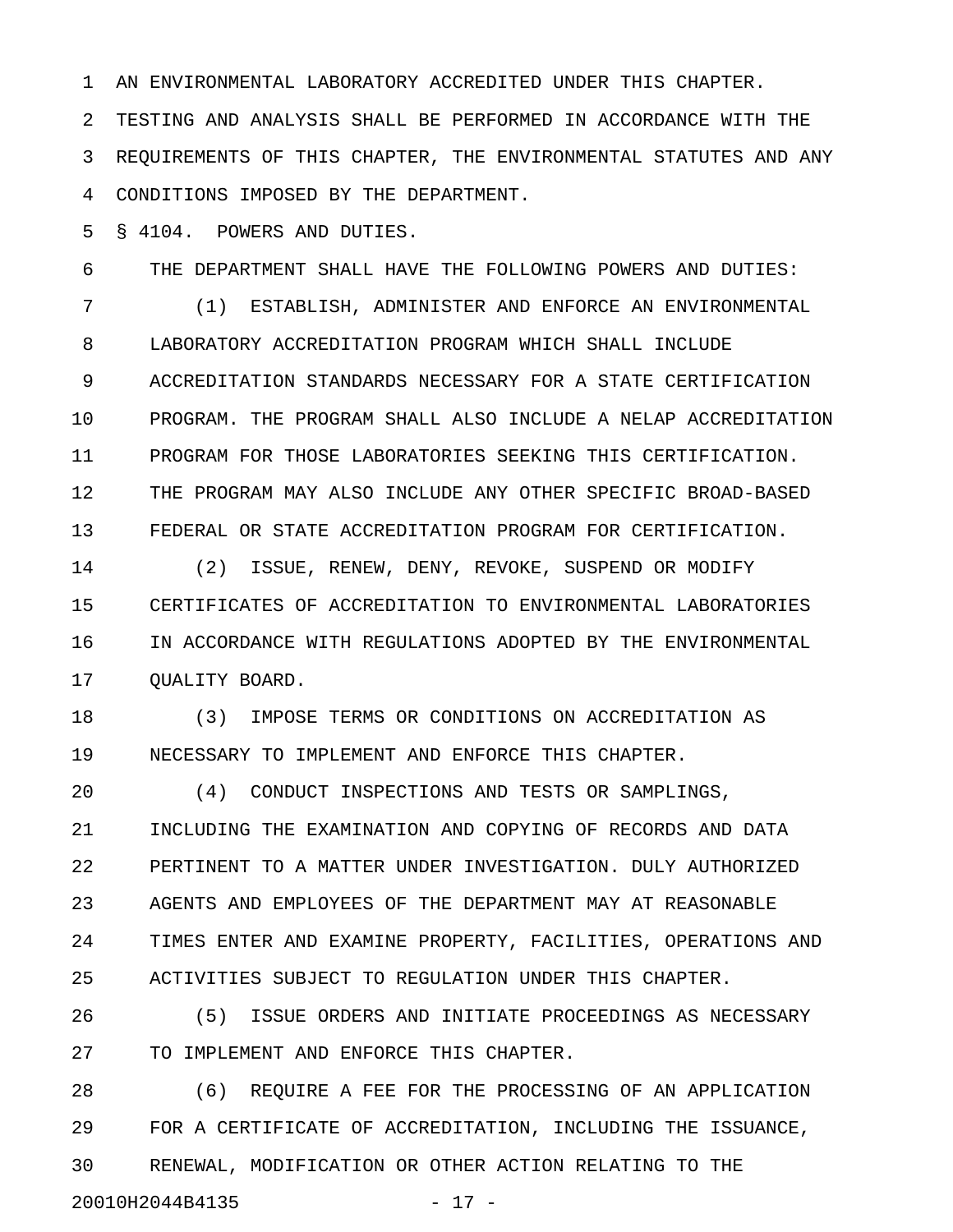1 CERTIFICATE, IN AN AMOUNT SUFFICIENT TO PAY THE DEPARTMENT'S 2 COST OF IMPLEMENTING AND ADMINISTERING THE ACCREDITATION 3 PROGRAM.

4 (7) PROVIDE TECHNICAL ASSISTANCE AND ADVICE TO PERSONS 5 AND ENVIRONMENTAL LABORATORIES SUBJECT TO THIS CHAPTER.

6 (8) CONTRACT WITH THIRD PARTIES TO INSPECT AND MONITOR 7 ENVIRONMENTAL LABORATORIES.

8 (9) COOPERATE WITH APPROPRIATE FEDERAL, STATE, 9 INTERSTATE AND LOCAL GOVERNMENT UNITS AND PRIVATE 10 ORGANIZATIONS TO IMPLEMENT THIS CHAPTER.

11 (10) ALLOW THE USE OF EXPERIMENTAL PROCEDURES ON A CASE-12 BY-CASE BASIS TO SATISFY THE TESTING OR ANALYSIS REQUIREMENTS 13 ESTABLISHED UNDER AN ENVIRONMENTAL STATUTE.

14 (11) SEEK APPROVAL AS AN ACCREDITING AUTHORITY FROM 15 NELAP.

16 § 4105. POWERS AND DUTIES OF ENVIRONMENTAL QUALITY BOARD.

17 (A) GENERAL RULE.--THE ENVIRONMENTAL QUALITY BOARD SHALL 18 ADOPT REGULATIONS AS NECESSARY TO IMPLEMENT THIS CHAPTER, TO 19 INCLUDE THE ESTABLISHMENT OF:

20 (1) TESTING OR ANALYSIS TO BE CONDUCTED BY AN 21 ENVIRONMENTAL LABORATORY.

22 (2) ALLOWABLE FEES FOR ENVIRONMENTAL LABORATORIES.

23 (3) REQUIREMENTS FOR EDUCATION, TRAINING AND EXPERIENCE 24 OF LABORATORY SUPERVISORS.

25 (4) CRITERIA AND PROCEDURES TO BE USED BY THE DEPARTMENT 26 TO ACCREDIT ENVIRONMENTAL LABORATORIES, WHICH MAY INCLUDE 27 PROFICIENCY TEST SAMPLES AND ONSITE AUDITS.

28 (B) ACCREDITATION.--AN ENVIRONMENTAL LABORATORY SHALL BE 29 ACCREDITED PURSUANT TO THIS CHAPTER AND IN COMPLIANCE WITH THE 30 PROVISIONS OF THIS CHAPTER IN ORDER TO GENERATE THE DATA AND 20010H2044B4135 - 18 -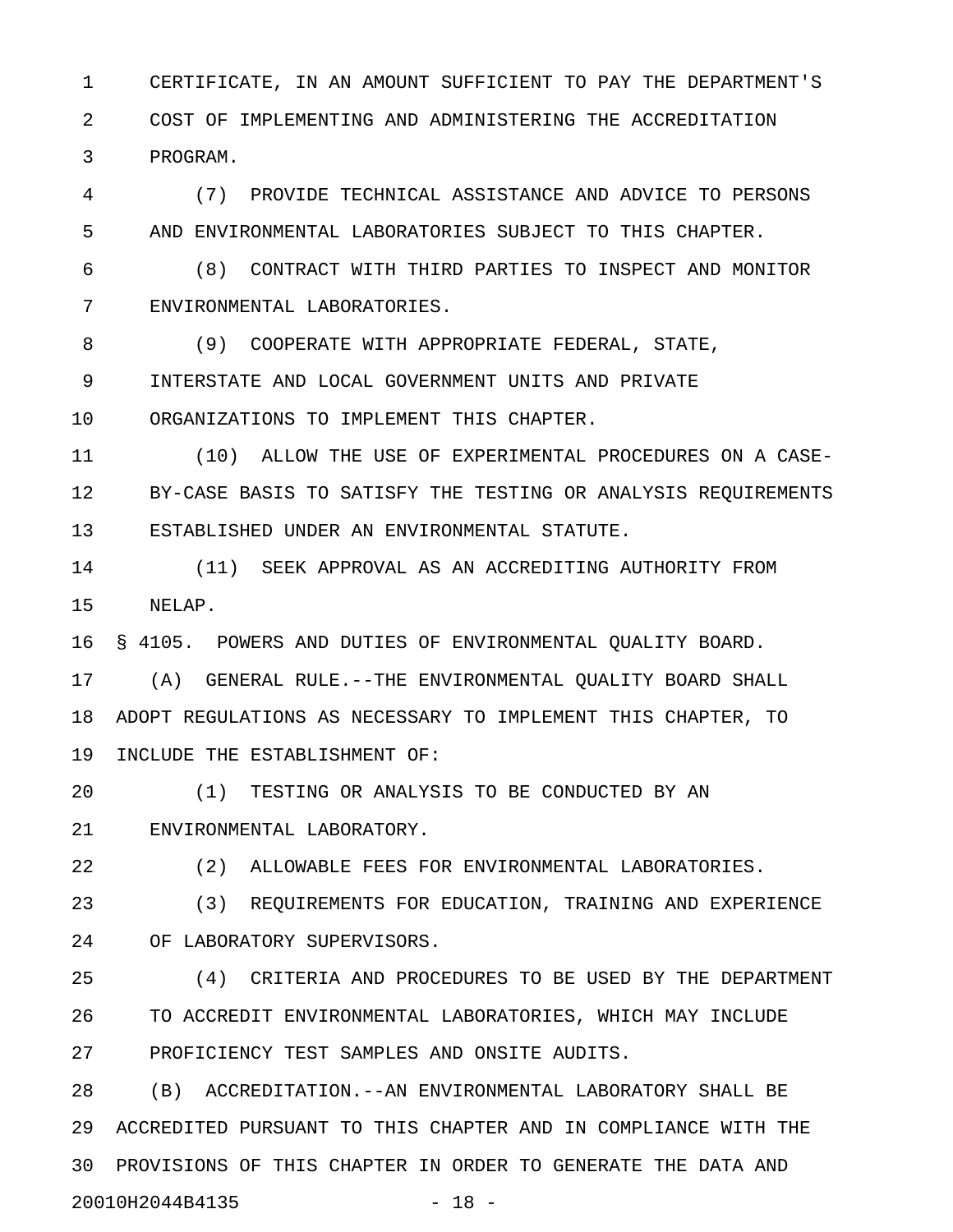1 PERFORM ANALYSIS TO BE USED TO COMPLY WITH AN ENVIRONMENTAL

2 STATUTE.

3 (C) GENERAL CERTIFICATE PROGRAM.--THE ENVIRONMENTAL QUALITY 4 BOARD MAY ADOPT REGULATIONS THAT ESTABLISH A GENERAL CERTIFICATE 5 OF ACCREDITATION PROGRAM OR CERTIFICATES OF ACCREDITATION BY 6 RULE.

7 (D) UNIQUE NEEDS.--TO THE EXTENT POSSIBLE, THE ENVIRONMENTAL 8 QUALITY BOARD SHALL ESTABLISH REQUIREMENTS AND PROCEDURES THAT 9 ADDRESS THE UNIQUE NEEDS OF SMALL BUSINESSES, MUNICIPALITIES, 10 MUNICIPAL AUTHORITIES AND IN-HOUSE LABORATORIES.

11 § 4106. REQUIREMENTS OF CERTIFICATE OF ACCREDITATION.

12 (A) FORMS.--APPLICATIONS, CERTIFICATES AND OTHER DOCUMENTS 13 SHALL BE IN A FORM PRESCRIBED BY THE DEPARTMENT.

14 (B) GENERAL REQUIREMENTS.--AN ENVIRONMENTAL LABORATORY SHALL 15 HAVE THE STAFF, MANAGEMENT STRUCTURE, EQUIPMENT, QUALITY 16 ASSURANCE AND QUALITY CONTROL PROCEDURES AND RECORDKEEPING 17 PROCEDURES NECESSARY TO ENSURE THAT THE ENVIRONMENTAL LABORATORY 18 GENERATES VALID AND ACCURATE TEST RESULTS IN ACCORDANCE WITH ALL 19 CONDITIONS OF ACCREDITATION AND THIS CHAPTER.

20 (C) LABORATORY SUPERVISOR.--TESTING, ANALYSIS AND REPORTING 21 OF DATA BY AN ACCREDITED LABORATORY SHALL BE UNDER THE DIRECT 22 SUPERVISION OF A LABORATORY SUPERVISOR. THE LABORATORY 23 SUPERVISOR SHALL CERTIFY THAT EACH TEST OR ANALYSIS IS ACCURATE 24 AND VALID AND THAT THE TEST OR ANALYSIS WAS PERFORMED IN 25 ACCORDANCE WITH ALL CONDITIONS OF ACCREDITATION. THE DEPARTMENT 26 MAY DISQUALIFY A LABORATORY SUPERVISOR WHO IS RESPONSIBLE FOR 27 THE SUBMISSION OF INACCURATE TEST OR ANALYSIS RESULTS.

28 (D) ACCESS TO RECORDS AND DATA.--AN ACCREDITED LABORATORY 29 SHALL PROVIDE THE DEPARTMENT WITH ACCESS TO INSPECT RECORDS AND 30 DATA MAINTAINED UNDER THIS CHAPTER AND TO CONDUCT TESTS AND 20010H2044B4135 - 19 -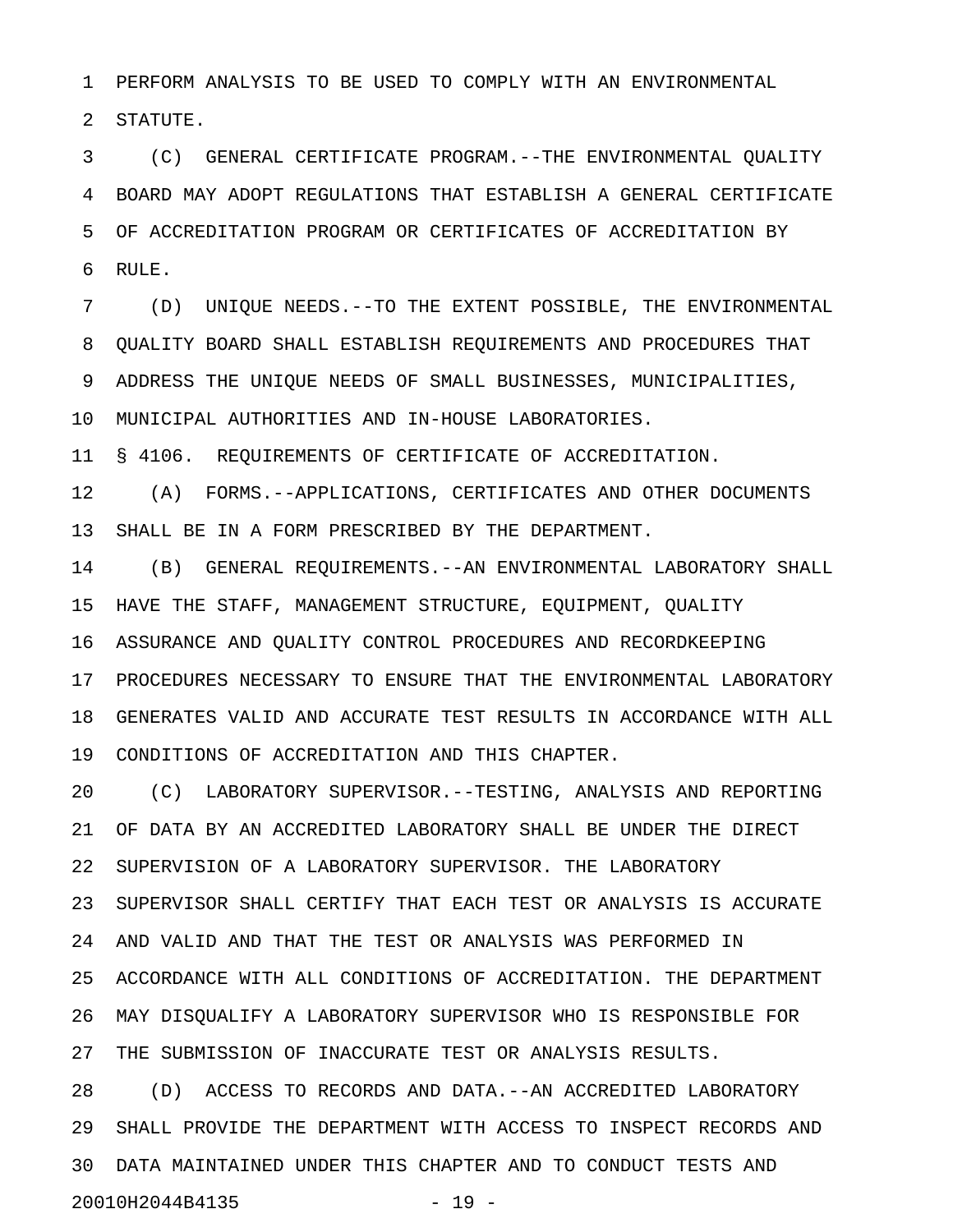1 SAMPLING RELATED TO INSPECTIONS.

2 § 4107. INTERIM REQUIREMENTS.

3 (A) REGISTRATION.--ALL ENVIRONMENTAL LABORATORIES SHALL 4 REGISTER WITH THE DEPARTMENT BY DECEMBER 31, 2002, ON A 5 REGISTRATION FORM PREPARED BY THE DEPARTMENT. AN ENVIRONMENTAL 6 LABORATORY WHICH BEGINS TESTING OR ANALYSIS OF ENVIRONMENTAL 7 SAMPLES AFTER THIS DATE SHALL REGISTER WITH THE DEPARTMENT 8 BEFORE BEGINNING OPERATIONS.

9 (B) TIME FOR APPLICATION.--ALL ENVIRONMENTAL LABORATORIES 10 SHALL APPLY FOR ACCREDITATION WITHIN SIX MONTHS AFTER THE 11 ENVIRONMENTAL QUALITY BOARD ESTABLISHES AN ACCREDITATION 12 REQUIREMENT BY REGULATION FOR A TYPE OF LABORATORY. THE 13 SUBMISSION OF AN APPLICATION SHALL PROVIDE INTERIM AUTHORIZATION 14 TO CONTINUE OPERATIONS UNTIL THE DEPARTMENT TAKES FINAL ACTION 15 ON THE APPLICATION.

16 (C) NELAP ACCREDITATION.--AN ENVIRONMENTAL LABORATORY MAY 17 APPLY TO THE DEPARTMENT FOR NELAP ACCREDITATION AFTER THE 18 DEPARTMENT IS APPROVED AS AN ACCREDITING AUTHORITY BY NELAP. THE 19 DEPARTMENT MAY GRANT NELAP ACCREDITATION TO A LABORATORY THAT 20 MEETS THE REQUIREMENTS OF THIS CHAPTER AND THE MOST CURRENT 21 VERSION OF THE NELAC STANDARDS THAT ARE HEREBY INCORPORATED BY 22 REFERENCE.

23 (D) TEMPORARY FEES.--UNTIL REGULATIONS ARE PROMULGATED UNDER 24 THIS CHAPTER, THE FOLLOWING FEES SHALL BE CHARGED:

25 (1) FIVE THOUSAND DOLLARS FOR THE PROCESSING OF AN 26 APPLICATION FOR NELAP ACCREDITATION.

27 (2) FIFTY DOLLARS FOR THE PROCESSING OF AN APPLICATION 28 FOR REGISTRATION.

29 § 4108. ADVISORY COMMITTEE.

30 THE SECRETARY SHALL APPOINT A LABORATORY ACCREDITATION 20010H2044B4135 - 20 -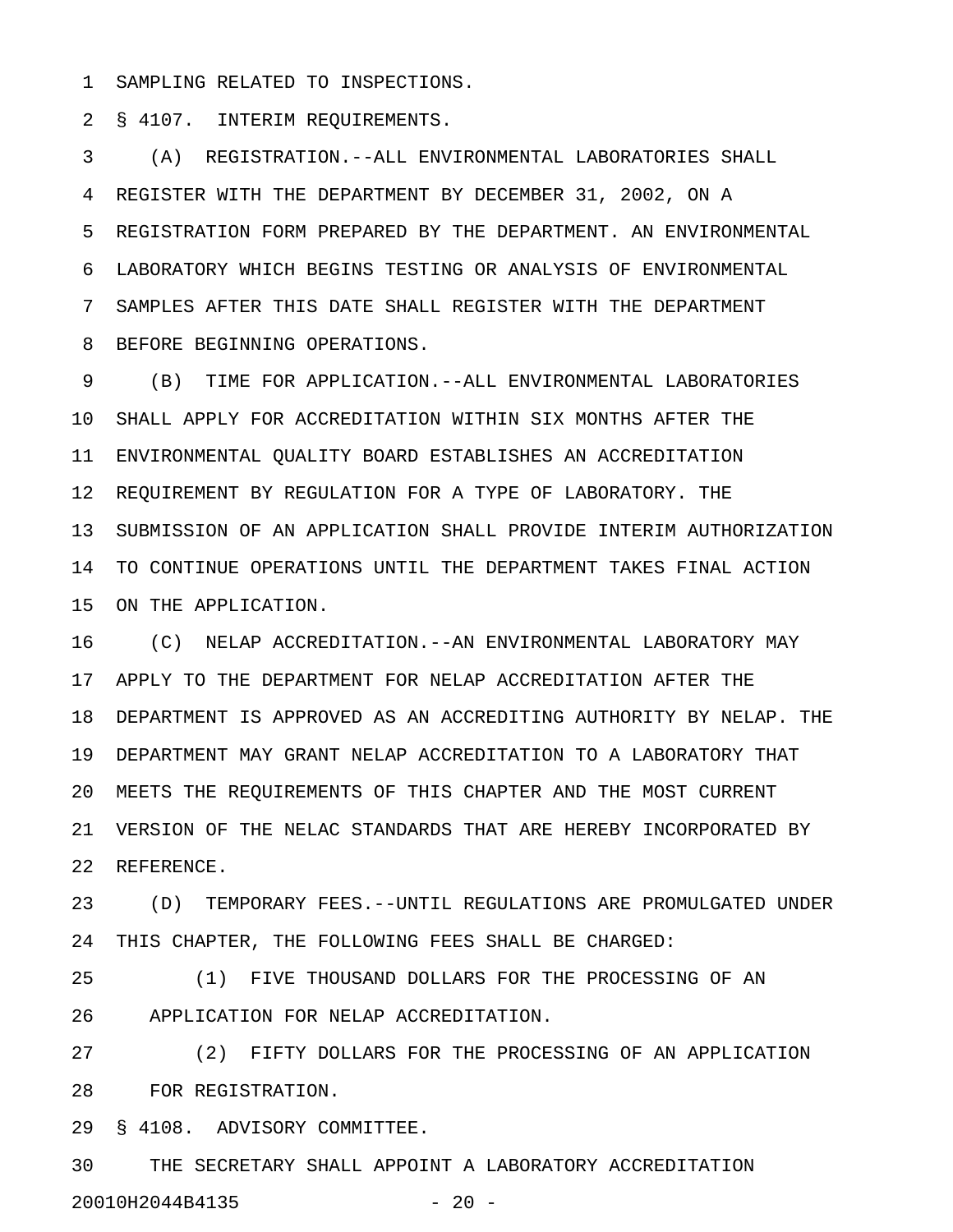1 ADVISORY COMMITTEE TO PROVIDE TECHNICAL ASSISTANCE UNDER THIS 2 CHAPTER. THE COMMITTEE SHALL CONSIST OF 13 MEMBERS, INCLUDING 3 THE FOLLOWING:

4 (1) ONE REPRESENTATIVE OF A MUNICIPAL AUTHORITY.

5 (2) ONE REPRESENTATIVE FROM A COMMERCIAL ENVIRONMENTAL 6 LABORATORY.

7 (3) ONE REPRESENTATIVE FROM AN INDUSTRIAL ENVIRONMENTAL 8 LABORATORY.

9 (4) ONE REPRESENTATIVE FROM AN ACADEMIC LABORATORY.

10 (5) ONE REPRESENTATIVE FROM A SMALL ENVIRONMENTAL 11 LABORATORY.

12 (6) ONE ENVIRONMENTAL ENGINEER.

13 (7) ONE MEMBER OF AN ASSOCIATION OF COMMUNITY WATER 14 SUPPLY SYSTEMS.

15 (8) ONE MEMBER OF AN ASSOCIATION OF WASTEWATER SYSTEMS. 16 (9) ONE MEMBER WITH TECHNICAL EXPERTISE IN THE TESTING 17 AND ANALYSIS OF ENVIRONMENTAL SAMPLES.

18 (10) FOUR MEMBERS OF THE GENERAL PUBLIC.

19 § 4109. UNLAWFUL CONDUCT.

20 (A) GENERAL RULE.--IT SHALL BE UNLAWFUL FOR A PERSON TO 21 VIOLATE OR TO CAUSE OR ASSIST IN THE VIOLATION OF THIS CHAPTER, 22 TO FAIL TO COMPLY WITH AN ORDER OR CONDITION OF ACCREDITATION 23 WITHIN THE TIME SPECIFIED BY THE DEPARTMENT OR TO HINDER, 24 OBSTRUCT, PREVENT OR INTERFERE WITH THE DEPARTMENT IN THE 25 PERFORMANCE OF ITS DUTIES UNDER THIS CHAPTER.

26 (B) REFUSAL OF ACCREDITATION.--THE DEPARTMENT MAY REFUSE TO 27 ISSUE A CERTIFICATE OF ACCREDITATION TO AN ENVIRONMENTAL 28 LABORATORY WHICH HAS DEMONSTRATED A LACK OF INTENTION OR ABILITY 29 TO COMPLY WITH THIS CHAPTER OR ENGAGED IN UNLAWFUL CONDUCT OR 30 WHICH HAS AN EMPLOYEE, OFFICER, CONTRACTOR, AGENT OR OTHER 20010H2044B4135 - 21 -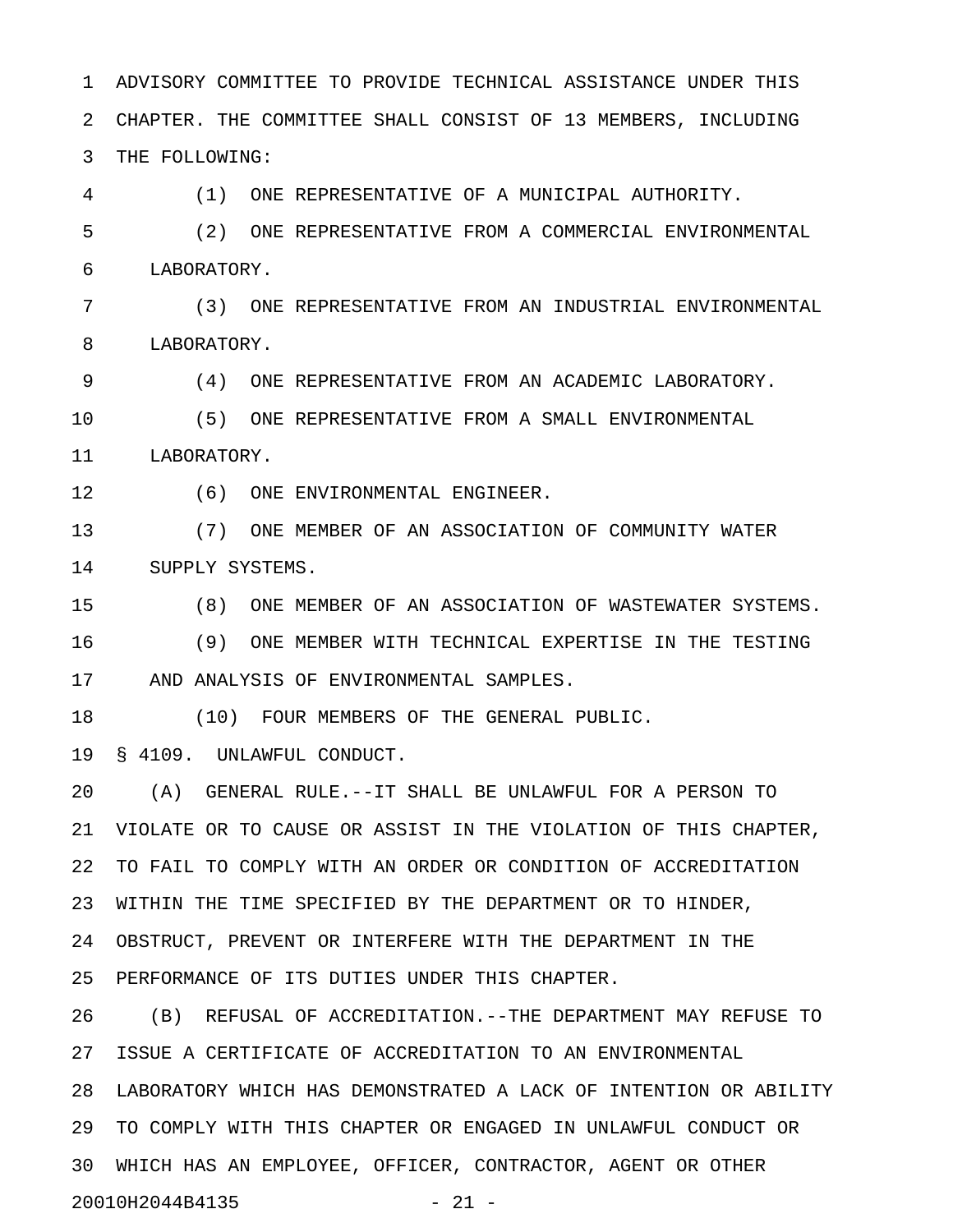1 PERSON SET FORTH IN REGULATION WHO HAS ENGAGED IN UNLAWFUL 2 ACTIVITY UNDER THIS CHAPTER UNLESS THE APPLICANT DEMONSTRATES TO 3 THE SATISFACTION OF THE DEPARTMENT THAT THE UNLAWFUL CONDUCT IS 4 BEING OR HAS BEEN CORRECTED.

5 (C) DENIAL OF ACCESS.--IT SHALL BE UNLAWFUL FOR AN 6 ACCREDITED LABORATORY OR OTHER PERSON SUBJECT TO REGULATION 7 UNDER THIS CHAPTER TO DENY THE DEPARTMENT ACCESS TO MAKE 8 INSPECTIONS AND CONDUCT TESTS OR SAMPLING, INCLUDING THE 9 EXAMINATION AND COPYING OF BOOKS, PAPERS, RECORDS AND DATA 10 PERTINENT TO ANY MATTER UNDER INVESTIGATION PURSUANT TO THIS 11 CHAPTER. FAILURE TO PROVIDE THE DEPARTMENT WITH ACCESS SHALL 12 RESULT IN THE IMMEDIATE SUSPENSION OF ANY ACCREDITATION OF THE 13 LABORATORY. UPON NOTICE FROM THE DEPARTMENT, THE LABORATORY 14 SHALL IMMEDIATELY CEASE TESTING OR ANALYSIS OF ENVIRONMENTAL 15 SAMPLES. THE DEPARTMENT MAY REVOKE AN ACCREDITATION FOR FAILURE 16 TO PROVIDE THE DEPARTMENT WITH ACCESS TO MAKE INSPECTIONS AND 17 CONDUCT TESTS OR SAMPLING, INCLUDING THE EXAMINATION AND COPYING 18 OF BOOKS, PAPERS, RECORDS AND DATA PERTINENT TO ANY MATTER UNDER 19 INVESTIGATION PURSUANT TO THIS CHAPTER.

20 (D) NOTICE.--THE ENVIRONMENTAL LABORATORY SHALL NOTIFY EACH 21 OF ITS CUSTOMERS IN WRITING WITHIN 72 HOURS OF RECEIPT OF THE 22 DEPARTMENT'S NOTICE IF THE DEPARTMENT SUSPENDS OR REVOKES IN 23 WHOLE OR IN PART A CERTIFICATE OF ACCREDITATION. THE NOTICE 24 SHALL BE ON A FORM AND IN A MANNER APPROVED BY THE DEPARTMENT. 25 § 4110. PENALTIES.

26 (A) CRIMINAL PENALTIES.--

27 (1) A PERSON WHO KNOWINGLY, WILLFULLY OR RECKLESSLY 28 MISREPRESENTS THAT A TEST OR AN ENVIRONMENTAL SAMPLE IS 29 ACCURATE OR WAS PERFORMED IN ACCORDANCE WITH PROCEDURES 30 AUTHORIZED PURSUANT TO THIS CHAPTER COMMITS A MISDEMEANOR OF 20010H2044B4135 - 22 -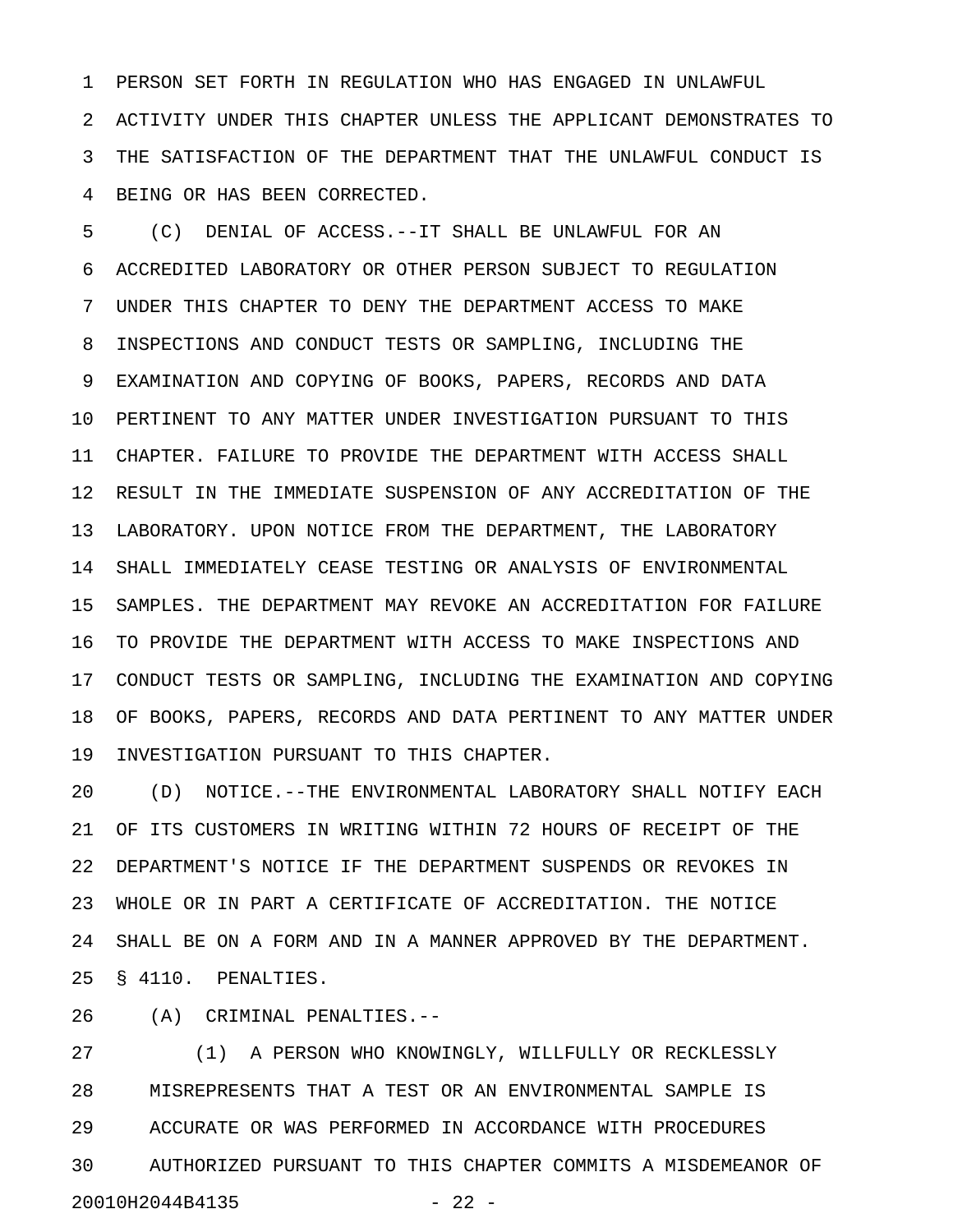1 THE THIRD DEGREE AND, UPON CONVICTION, SHALL BE SUBJECT TO A 2 FINE OF NOT LESS THAN \$1,250 NOR MORE THAN \$12,500 OR TO 3 IMPRISONMENT FOR A PERIOD OF NOT MORE THAN ONE YEAR, OR BOTH, 4 FOR EACH SEPARATE OFFENSE.

5 (2) A PERSON WHO KNOWINGLY, WILLFULLY OR RECKLESSLY 6 PERFORMS OR REPORTS AN INACCURATE TEST OR ANALYSIS OF AN 7 ENVIRONMENTAL SAMPLE COMMITS A MISDEMEANOR OF THE THIRD 8 DEGREE AND SHALL, UPON CONVICTION, BE SUBJECT TO A FINE OF 9 NOT LESS THAN \$1,250 NOR MORE THAN \$12,500 OR TO IMPRISONMENT 10 FOR A PERIOD OF NOT MORE THAN ONE YEAR, OR BOTH, FOR EACH 11 SEPARATE OFFENSE.

12 (3) A PERSON WHO KNOWINGLY, WILLFULLY OR RECKLESSLY 13 MISREPRESENTS THAT AN ENVIRONMENTAL LABORATORY HOLDS A 14 CERTIFICATE OF ACCREDITATION UNDER THIS CHAPTER COMMITS A 15 MISDEMEANOR OF THE THIRD DEGREE AND SHALL, UPON CONVICTION, 16 BE SUBJECT TO A FINE OF NOT LESS THAN \$1,250 NOR MORE THAN 17 \$12,500 OR TO IMPRISONMENT FOR A PERIOD OF NOT MORE THAN ONE 18 YEAR, OR BOTH, FOR EACH SEPARATE OFFENSE.

19 (B) ADMINISTRATIVE PENALTIES.--

20 (1) IN ADDITION TO ANY OTHER REMEDY AVAILABLE AT LAW OR 21 EQUITY, THE DEPARTMENT MAY ASSESS AN ADMINISTRATIVE PENALTY 22 FOR A VIOLATION OF THIS CHAPTER. THE PENALTY MAY BE ASSESSED 23 WHETHER OR NOT THE VIOLATION WAS WILLFUL OR NEGLIGENT. WHEN 24 DETERMINING THE AMOUNT OF THE PENALTY, THE DEPARTMENT SHALL 25 CONSIDER THE WILLFULNESS OF THE VIOLATION, THE DAMAGE OR 26 INJURY OR THREAT OF DAMAGE OR INJURY TO PUBLIC HEALTH OR THE 27 ENVIRONMENT, THE COSTS TO THE DEPARTMENT FOR INVESTIGATION 28 AND ENFORCEMENT, THE ECONOMIC BENEFIT OF THE VIOLATION TO THE 29 PERSON AND OTHER RELATED FACTORS. THE DEPARTMENT SHALL INFORM 30 THE PERSON OF THE AMOUNT OF THE PENALTY. THE ADMINISTRATIVE 20010H2044B4135 - 23 -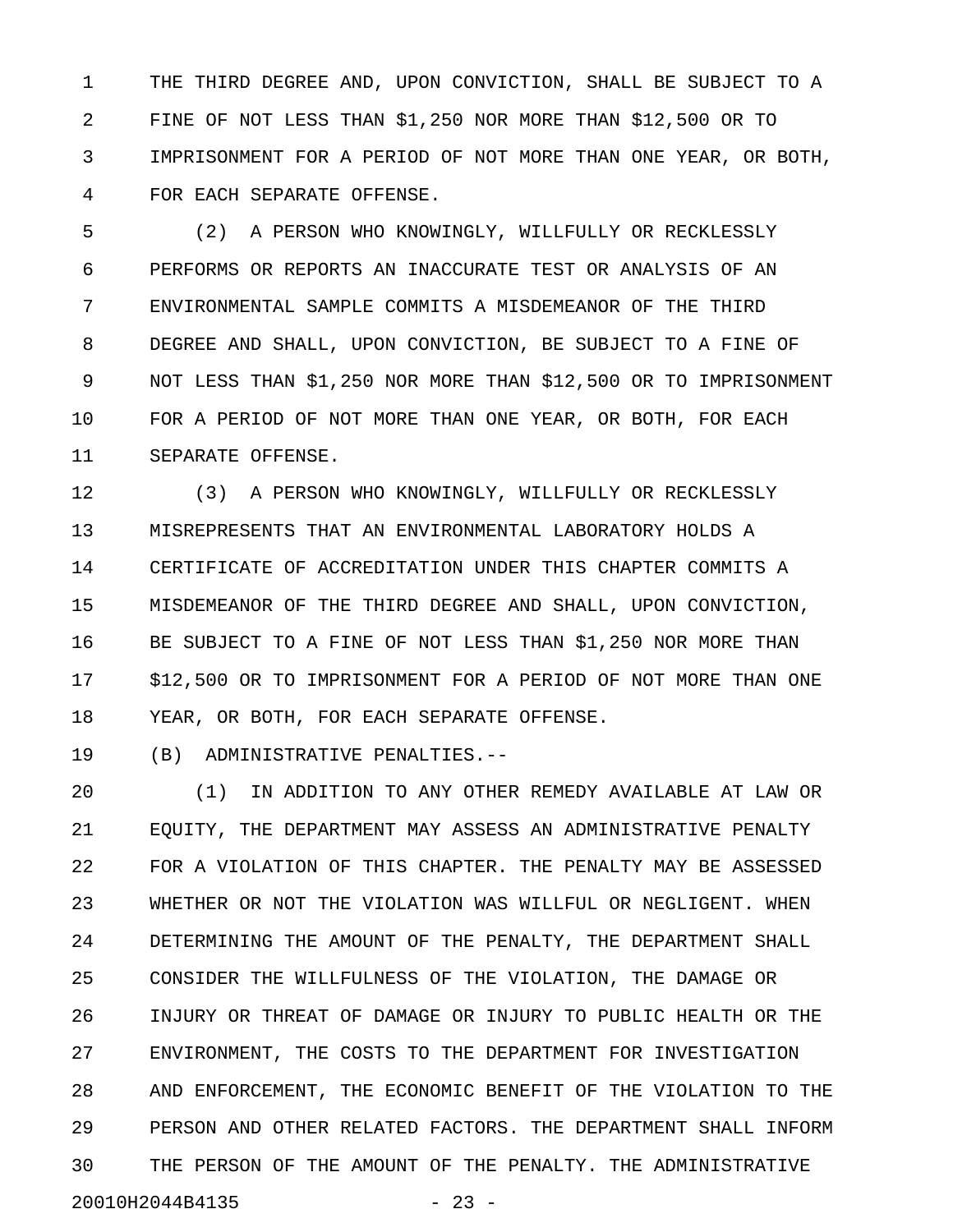1 PENALTY SHALL NOT EXCEED \$5,000 PER DAY PER VIOLATION.

2 (2) EVERY DAY A VIOLATION CONTINUES SHALL BE A SEPARATE 3 VIOLATION.

4 (3) THE AMOUNT OF THE PENALTY ASSESSED AFTER A HEARING 5 BEFORE THE ENVIRONMENTAL HEARING BOARD OR AFTER WAIVER OF THE 6 RIGHT TO APPEAL THE ASSESSMENT SHALL BE PAYABLE TO THE 7 COMMONWEALTH AND COLLECTABLE IN ANY MANNER PROVIDED AT LAW 8 FOR COLLECTION OF DEBTS. IF ANY PERSON LIABLE TO PAY ANY SUCH 9 PENALTY NEGLECTS OR REFUSES TO PAY THE PENALTY AFTER DEMAND, 10 THE AMOUNT OF THE PENALTY, TOGETHER WITH INTEREST AND COST 11 THAT MAY ACCRUE, SHALL CONSTITUTE A JUDGMENT IN FAVOR OF THE 12 DEPARTMENT UPON THE PROPERTY OF SUCH PERSON FROM THE DATE IT 13 HAS BEEN ENTERED AND DOCKETED OF RECORD BY THE PROTHONOTARY 14 OF THE COUNTY IN WHICH THE PROPERTY IS SITUATED. THE 15 DEPARTMENT MAY AT ANY TIME TRANSMIT TO THE PROTHONOTARIES OF 16 ANY COUNTY IN WHICH THE PERSON HOLDS PROPERTY CERTIFIED 17 COPIES OF ALL SUCH JUDGMENTS, AND IT SHALL BE THE DUTY OF 18 EACH PROTHONOTARY TO ENTER AND DOCKET THE JUDGMENT OF RECORD 19 IN HIS OR HER OFFICE AND TO INDEX THE JUDGMENT AS JUDGMENTS 20 ARE INDEXED, WITHOUT REQUIRING THE PAYMENT OF COSTS BY THE 21 DEPARTMENT.

22 (C) CONCURRENT PENALTIES.--PENALTIES AND OTHER REMEDIES 23 UNDER THIS CHAPTER SHALL BE CONCURRENT AND SHALL NOT PREVENT THE 24 DEPARTMENT FROM EXERCISING ANY OTHER AVAILABLE REMEDY AT LAW OR 25 EQUITY.

26 (D) REBUTTABLE PRESUMPTION.--FAILURE OF AN ENVIRONMENTAL 27 LABORATORY OR LABORATORY SUPERVISOR TO MAINTAIN ADEQUATE RECORDS 28 OR PROFICIENCY TEST SAMPLES AS REQUIRED CREATES A REBUTTABLE 29 PRESUMPTION THAT THE TEST OR ANALYSIS WAS NOT CONDUCTED AS 30 REQUIRED.

20010H2044B4135 - 24 -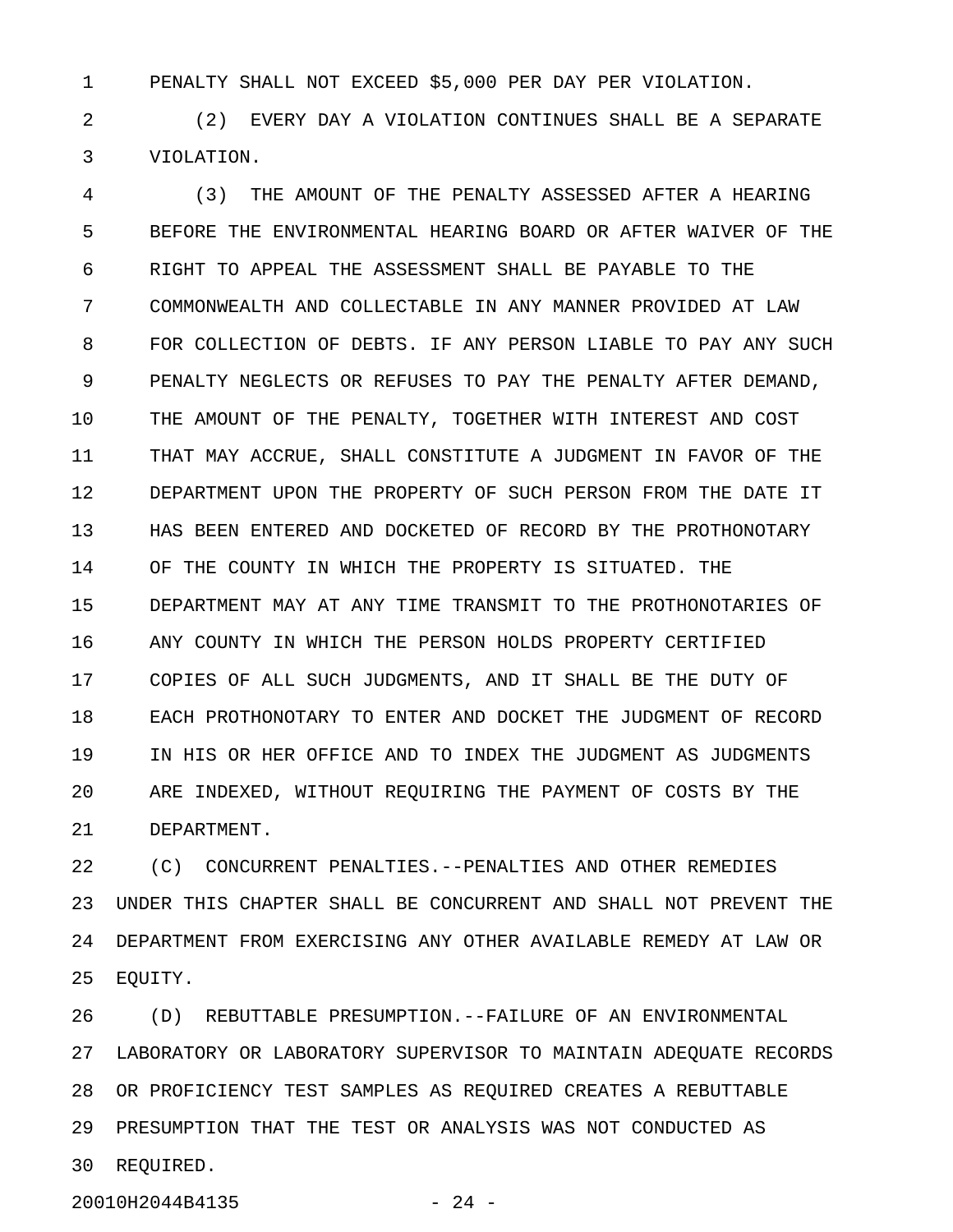1 (E) FALSIFYING RESULTS.--IT SHALL BE UNLAWFUL TO FALSIFY THE 2 RESULTS OF TESTING OR ANALYSIS OF ENVIRONMENTAL SAMPLES OR TO 3 VIOLATE THE PROVISIONS OF 18 PA.C.S. § 4903 (RELATING TO FALSE 4 SWEARING) OR 4904 (RELATING TO UNSWORN FALSIFICATION TO 5 AUTHORITIES) IN THE CONTEXT OF THE SUBMISSION OF THE RESULTS OF 6 TESTING AND ANALYSIS OF ENVIRONMENTAL SAMPLES UNDER AN 7 ENVIRONMENTAL STATUTE.

8 § 4111. RECORDS.

9 RECORDS REQUIRED UNDER THIS CHAPTER SHALL BE MAINTAINED FOR 10 FIVE YEARS UNLESS OTHERWISE SPECIFIED IN REGULATION.

11 § 4112. WHISTLEBLOWER PROTECTION.

12 AN EMPLOYEE OF AN ENVIRONMENTAL LABORATORY COVERED BY THIS 13 CHAPTER SHALL BE DEEMED TO BE AN EMPLOYEE UNDER THE ACT OF 14 DECEMBER 12, 1986 (P.L.1559, NO.169), KNOWN AS THE WHISTLEBLOWER 15 LAW, IN REGARD TO GOOD FAITH REPORTS OF POTENTIAL VIOLATIONS OF 16 THIS CHAPTER. ENVIRONMENTAL LABORATORIES COVERED BY THIS CHAPTER 17 SHALL BE DEEMED TO BE AN EMPLOYER UNDER THE WHISTLEBLOWER LAW IN 18 REGARD TO GOOD FAITH REPORTS OF POTENTIAL VIOLATIONS OF THIS 19 CHAPTER.

20 § 4113. CONTINUATION OF EXISTING RULES AND REGULATIONS.

21 ALL EXISTING RULES AND REGULATIONS PROMULGATED PURSUANT TO 22 ANY ENVIRONMENTAL STATUTE REMAIN IN FULL FORCE AND EFFECT UNTIL 23 SUPERSEDED AND REPEALED BY THE RULES AND REGULATIONS PROMULGATED 24 PURSUANT TO THIS CHAPTER.

25 SECTION 2. THE ACT OF APRIL 2, 2002 (P.L.225, NO.25), KNOWN 26 AS THE ENVIRONMENTAL LABORATORY ACCREDITATION ACT, IS REPEALED. 27 SECTION 3. THE ADDITION OF 27 PA.C.S. CH. 41 IS A 28 CONTINUATION OF THE ACT OF APRIL 2, 2002 (P.L.225, NO.25), KNOWN 29 AS THE ENVIRONMENTAL LABORATORY ACCREDITATION ACT. THE FOLLOWING 30 APPLY:

20010H2044B4135 - 25 -